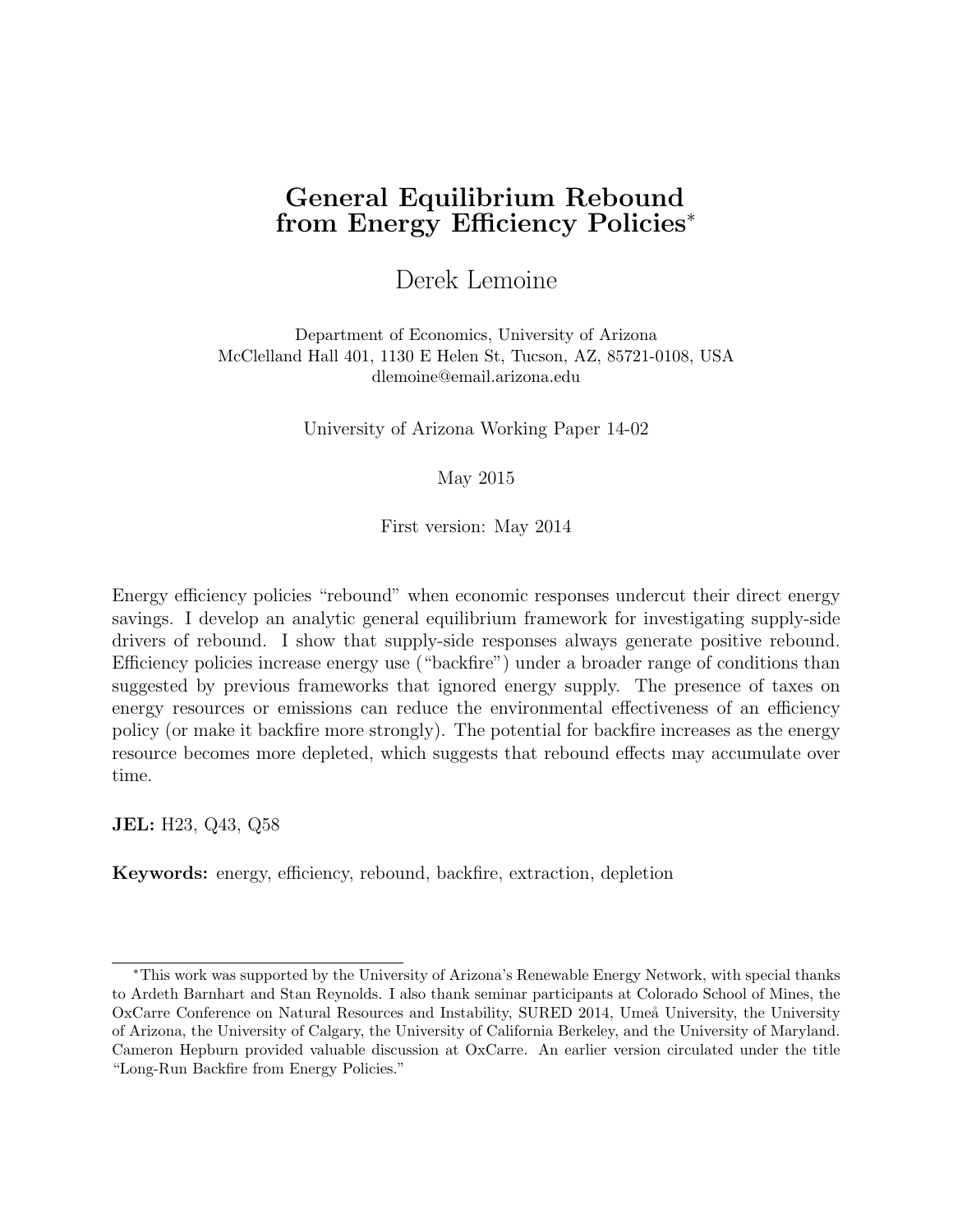Many governments have adopted energy efficiency policies in order to reduce the greenhouse gas emissions that drive climate change and to reduce dependence on energy resources. The American Recovery and Reinvestment Act of 2009 provided nearly \$20 billion for energy efficiency programs (Aldy, 2013). The U.S. Environmental Protection Agency's Clean Power Plan employs energy efficiency as two of the four "building blocks" through which the U.S. electric power sector will reduce its carbon emissions by 30% by 2030. The European Union's 2012 Energy Efficiency Directive mandates a 20% improvement in energy efficiency by 2020. And many countries have programs that require improvements in the efficiency of their vehicles and appliances.

Such large-scale policies are likely to have general equilibrium consequences (compare Acemoglu, 2010). While economists have long recognized the potential for economic responses to undercut efficiency policies' fuel savings (Jevons, 1865), nearly all formal analyses of these "rebound" effects have focused on partial equilibrium settings with an exogenous price of energy resources.<sup>1</sup> At one end, microeconomic analyses have emphasized how income and substitution effects can increase household energy consumption after an improvement in efficiency.<sup>2</sup> At the other end, neoclassical growth settings have emphasized how analogues of these income and substitution effects arise after improving the productivity of energy in the broader economy's production function (Saunders, 1992, 2000). Despite the theoretical literature's focus on partial equilibrium settings, computable general equilibrium models have suggested the potential for strong rebound effects through economy-wide "indirect" channels.<sup>3</sup>

I fill the gap in the theoretical literature by developing an analytically tractable general equilibrium framework for analyzing the implications of efficiency policies for energy resource extraction and emissions. I explicitly model the supply of energy, provide a clear expression for general equilibrium rebound, disentangle the channels through which efficiency policies affect supply, and analyze how other energy policies and advancing resource depletion interact with rebound.<sup>4</sup> In my setting, the energy resource is distributed among pools with different costs of extraction and the resource extraction sector competes with final-good production

<sup>1</sup>Reflecting on the potential importance of economy-wide rebound channels, Dimitropoulos (2007) notes the lack of a theoretical framework for understanding general equilibrium channels. Borenstein (2013) similarly calls for further research on channels for economy-wide rebound.

<sup>2</sup>There are several overviews of this microeconomic, partial equilibrium literature. See Greening et al. (2000), Sorrell and Dimitropoulos (2008), Sorrell et al. (2009), van den Bergh (2011), Borenstein (2013), and Gillingham et al. (2013).

<sup>3</sup>For instance, see the studies mentioned in Allan et al. (2009) and Turner (2013).

<sup>&</sup>lt;sup>4</sup>Turner (2013) laments the lack of attention given to energy supply in previous analyses of rebound effects. The two other analytic general equilibrium settings are Wei (2007, 2010). Wei (2007) restricts attention to Cobb-Douglas functional forms for all production functions and does not include a physical resource input to energy production. Wei (2010) represents energy supply as a reduced-form, increasing function of its price, which means that energy supply does not compete with other sectors for scarce factors of production. We will see that explicitly modeling resource extraction and supply produces qualitatively new results and insights.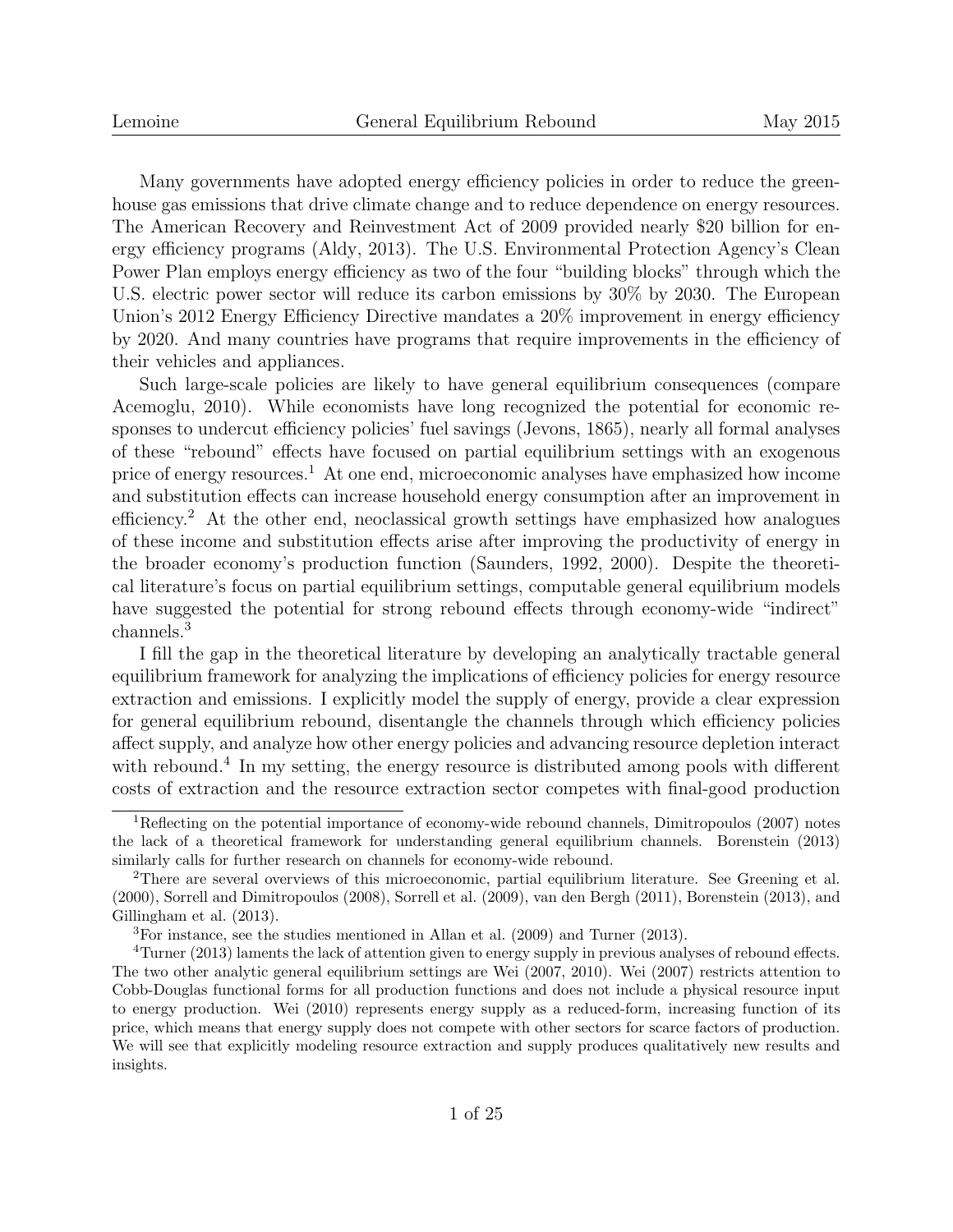for a scarce factor, interpreted as a labor-capital aggregate. Intermediate firms combine the extracted resource with an energy conversion technology to produce energy services. Finalgood producers use energy services and the labor-capital aggregate as inputs. An efficiency policy improves the quality of the energy conversion technology and affects prices and activity throughout the economy.

I show that the effect of an efficiency policy on equilibrium consumption of energy resources is determined by the following forces. If the price of energy services were fixed, then the improvement in efficiency would increase resource extraction by increasing the marginal product of energy resources and thus increasing energy service firms' willingness to pay for resources. However, the equilibrium price of energy services also changes. First, the improvement in efficiency makes energy services more abundant, which reduces their price and disincentivizes resource extraction. Second, the increased quantity of energy services makes the non-energy input to final-good production relatively scarce, which increases the return to employing the labor-capital aggregate in that sector rather than in resource extraction. Third, final-good firms substitute towards the cheaper energy service input, which incentivizes resource extraction. When the elasticity of substitution is sufficiently large, the price of energy services does not decline by much. The improvement in the marginal product of energy resources can then suffice to increase the price of energy resources. In this case, an improvement in efficiency increases resource extraction and pollution.<sup>5</sup>

An engineering estimate of the effects of an efficiency policy would hold energy service production fixed and calculate the energy resources displaced by the improvement in efficiency. "Rebound" is the percentage of these engineering savings lost through economic responses. Contrary to claims in the literature (Turner, 2009; Wei, 2010), I show that general equilibrium responses always produce positive rebound in this setting. I also show that interactions with the tax system are important. Efficiency policies are often implemented in tandem with other policies that aim to reduce resource extraction and pollution, but I show that the presence of these other policies can make efficiency policies less effective at reducing resource extraction. Further, I show that advancing resource depletion can also reduce the environmental effectiveness of efficiency policies, which suggests that efficiency policies may become less effective over time.

When rebound is greater than 100%, an efficiency policy is said to "backfire," actually increasing consumption of energy resources. Neoclassical growth settings have suggested that backfire occurs when the elasticity of substitution between energy and non-energy inputs to

<sup>&</sup>lt;sup>5</sup>As an example, consider a coal plant producing electricity for final-good production, with capital employed in coal extraction and in final-good production. If we make the coal plant more efficient, then we increase the price that the plant is willing to pay for coal, for a given price of electricity. However, electricity has become more abundant, which reduces the price of electricity and raises the return to capital in final-good production. These price effects are mitigated when the final-good firm has a large elasticity of substitution, because it will then buy much more electricity when the price of electricity falls. Contrary to the suggestion in Gillingham et al. (2013), it is thus possible for an improvement in efficiency to increase the price of coal while decreasing the price of electricity.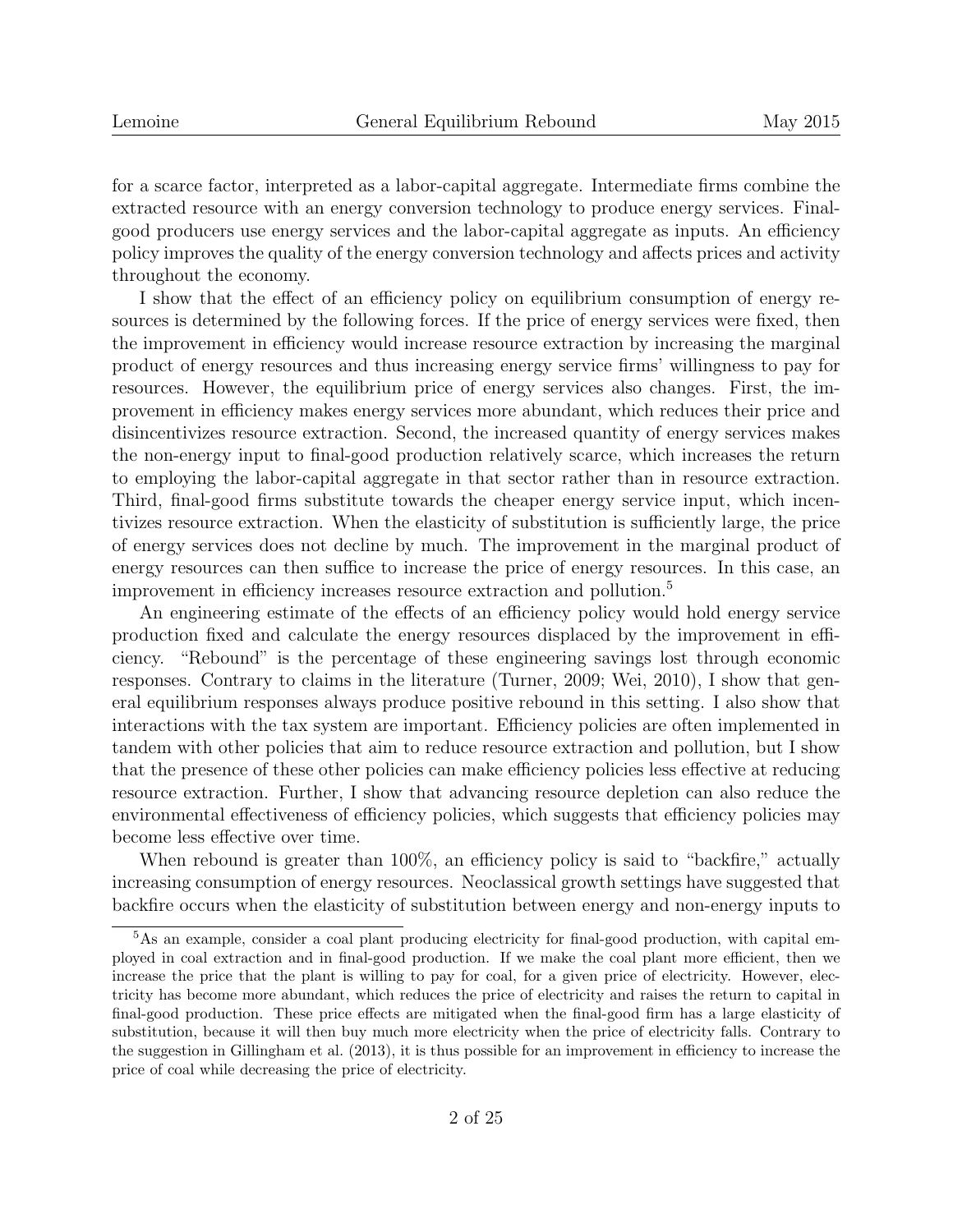final-good production is greater than unity or very close to unity (Saunders, 1992, 2000). Much empirical work has suggested that the elasticity of substitution is less than unity, which would make backfire irrelevant. Nonetheless, computable general equilibrium models have in fact found backfire when analyzing particular policies (Semboja, 1994; Grepperud and Rasmussen, 2004; Glomsrød and Taoyuan, 2005; Hanley et al., 2006; Allan et al., 2009; Hanley et al., 2009). I show that backfire is possible for arbitrarily small elasticities of substitution. The set of elasticities compatible with backfire often grows as the energy resource becomes depleted and as the energy resource is taxed more heavily but often shrinks as the initial quality of energy conversion technology improves. These results suggest that the potential for backfire is indeed an empirically relevant question after all. Analyses of backfire should account for general equilibrium effects, for supply-side responses, and for the presence of other energy policies.

This paper extends several recent literatures exploring the unintended consequences of environmental policies. First, the "green paradox" literature considers how energy policies can backfire by changing resource extractors' incentives to conserve resources for the future (e.g., Sinn, 2008; Gerlagh, 2011). I abstract from dynamic considerations in order to demonstrate static, general equilibrium channels for backfire. Second, several papers have explored how environmental regulations that constrain the energy intensity or emission intensity of production can backfire (e.g., Helfand, 1991; Holland et al., 2009; Fullerton and Heutel, 2010; Lemoine, 2013). These effects arise because an intensity constraint implicitly combines an output subsidy with a tax on energy or emissions. I instead explore the consequences of more common policies that directly incentivize the adoption or development of technologies that reduce the energy intensity of energy service production, without constraining firms' profit maximization problems. Third, other literature on the general equilibrium consequences of environmental policies has explored the potential for leakage between sectors or regions (e.g., Copeland and Taylor, 2004; Baylis et al., 2014). I develop a more textured model of a single energy system that allows me to answer questions about efficiency policies. Finally, the "double dividend" literature has explored how interactions with pre-existing taxes can reduce or reverse the welfare gains from Pigouvian taxes on emissions (e.g., Bovenberg and de Mooij, 1994; Bovenberg and Goulder, 1996). I show that emission taxes can themselves reduce the environmental benefits of a different (and possibly more common) type of policy.

The next section describes the setting. Section 2 derives and analyzes an expression for general equilibrium rebound. Section 3 then describes when efficiency policies backfire and graphically analyzes the efficiency-induced change in extraction. Section 4 analyzes how energy taxes and resource depletion affect general equilibrium rebound. The final section concludes. The first appendix contains the core of the theoretical analysis, and the second appendix contains proofs.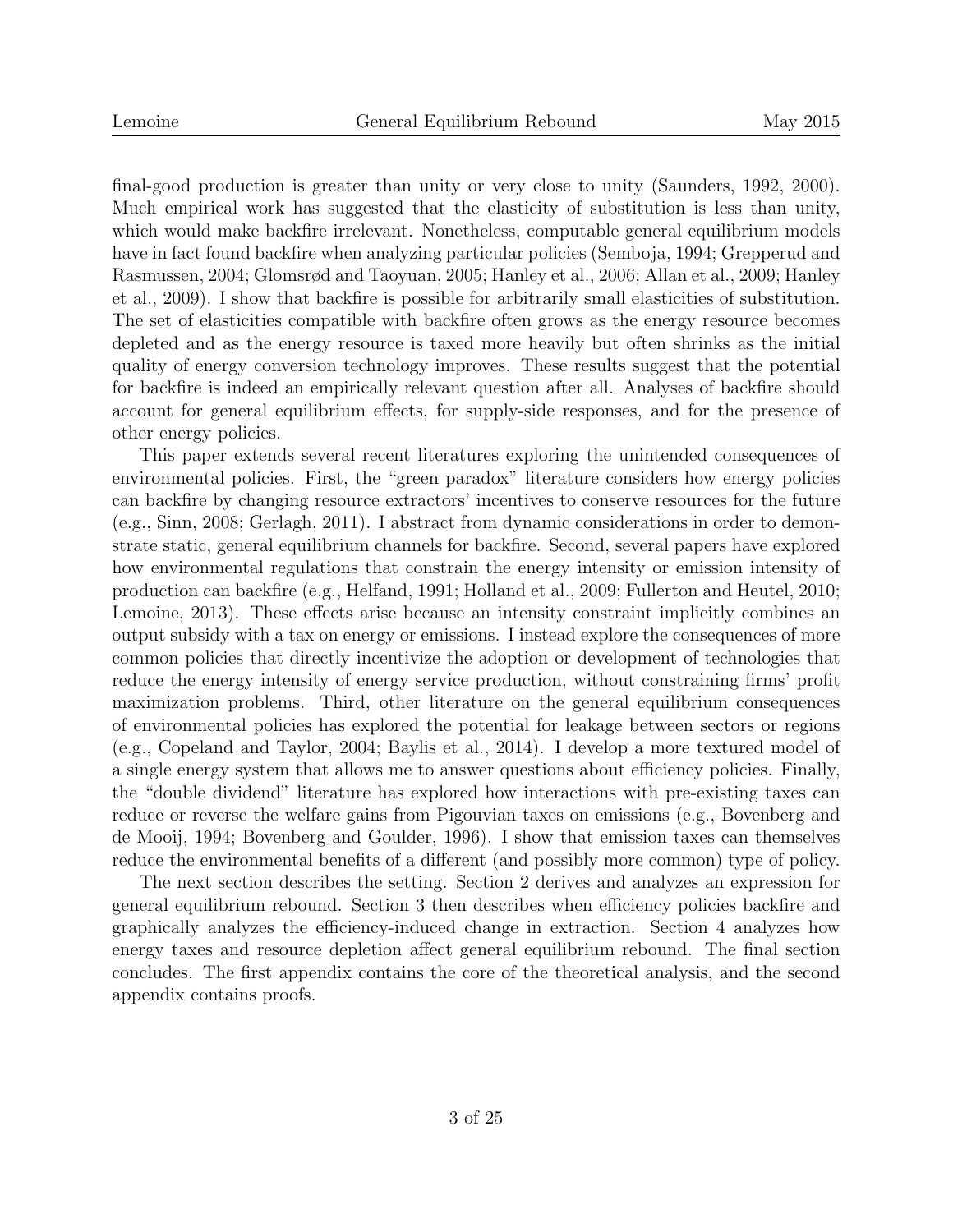

Figure 1: An overview of the theoretical setting. Real variables are in boxes. Prices  $p$ , rents r, and taxes t are labeled along the arrows. An efficiency policy improves  $A$ , the quality of energy conversion technology.

# 1 Setting

The economy has a unique final good produced by combining energy services (such as lighting, mobility, and mechanical motion) with a scarce factor of production. Energy services themselves are produced by combining energy resources (such as coal, oil, or gas) with an energy conversion technology. The resources are distributed among pools of declining quality, so that the marginal cost of developing the resources increases in the current level of development and in the history of development. Households earn income by renting out the factor of production and spend their income on a consumption good, over which they have increasing utility. The regulator taxes energy services and resources and returns its revenue to households as a lump-sum transfer. Pollution is an increasing function of energy resource use. We are interested in the implications of improved energy conversion technologies for resource extraction and pollution. Figure 1 summarizes the setting, with real variables in boxes and prices and taxes labeled along the arrows.

Let  $X$  be the scarce factor of production, interpreted as a labor-capital aggregate. It is of fixed measure, normalized to unity. Households rent the factor to the highest-paying use, whether producing the final good Y or accessing energy resources R. Let  $X<sub>Y</sub>$  and  $X<sub>R</sub>$ indicate the quantity of labor-capital aggregate used in each sector, so that full employment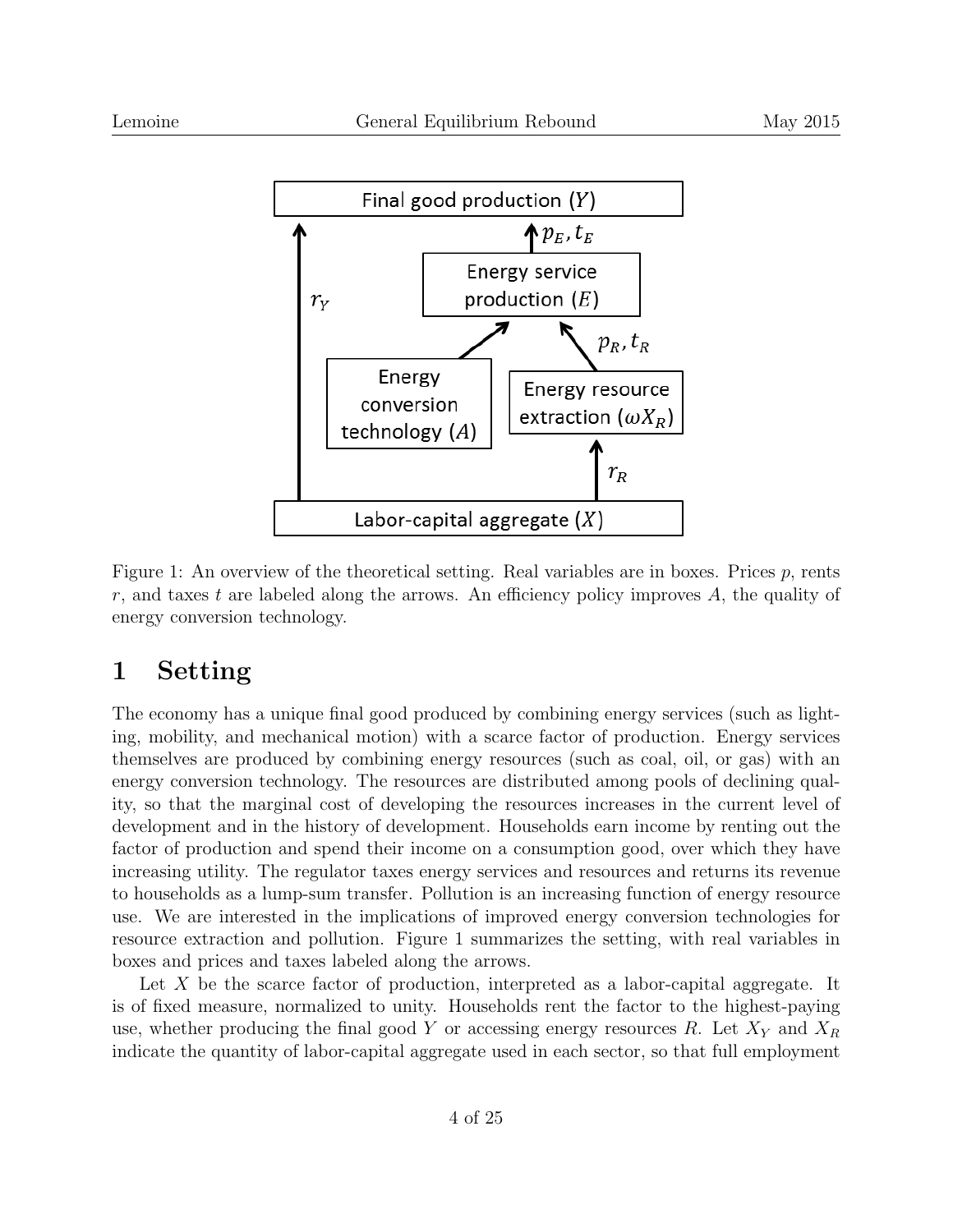implies  $X_Y + X_R = 1$ . The rents earned from each sector are  $r_Y$  and  $r_R$ .

The composite final good Y is produced competitively using the labor-capital aggregate  $X_Y$  and energy services E:

$$
Y = \left[ (1 - \kappa) X_Y^{\frac{\sigma - 1}{\sigma}} + \kappa E^{\frac{\sigma - 1}{\sigma}} \right]^{\frac{\sigma}{\sigma - 1}}.
$$

The production function is the conventional constant elasticity of substitution (CES) specification. The parameter  $\kappa \in (0,1)$  is a distribution parameter that determines the inputs' relative marginal product, and the parameter  $\sigma \in (0,\infty)$  is the elasticity of substitution between the two inputs. The two inputs are (gross) substitutes when  $\sigma > 1$  and (gross) complements when  $\sigma < 1.6$  I ignore the special Cobb-Douglas case in which  $\sigma = 1$ .

Energy services  $E$  are intermediates like lighting and mechanical motion that directly assist in final-good production. Energy services are produced competitively using energy resources R and an energy conversion technology:

$$
E = R^{1-\alpha} A^{\alpha},
$$

where  $\alpha \in (0,1)$  and A is the quality of energy conversion technology.

Energy resources must be accessed and brought to market, which requires use of the labor-capital aggregate. Resource extraction firms bid competitively for the labor-capital aggregate. A resource extraction firm discovers a pool or deposit of expected size  $\omega$  for each unit of the labor-capital aggregate employed. The firm extracts this resource upon discovering it and supplies it to energy service producers. The quantity of energy resources produced is thus  $\omega X_R$ . Pollution increases monotonically in resource use and thus in extraction.

The pools or deposits of energy resources differ in their quality. Lower-quality pools have higher costs per unit of energy extracted. In aggregate, firms discover the cheapest pools first, so that the cost of developing the resource rises with contemporary activity (as in Heal, 1976; Solow and Wan, 1976). Q units of the resource have been extracted prior to the period of analysis. The cost of extracting from pool k is  $\Psi(k)$ , where  $\Psi(\cdot)$  is positive, increasing, and differentiable.

A resource extraction firm is equally likely to discover any of the new deposits. An extraction firm's expected per-unit cost of extraction is

$$
\psi(X_R; Q) = \frac{1}{\omega X_R} \int_Q^{Q + \omega X_R} \Psi(k) \, \mathrm{d}k.
$$

<sup>&</sup>lt;sup>6</sup>One can interpret  $X_Y$  and E as inputs to a physical production function or as inputs to a utility function. In the first case, shifting towards energy services suggests replacing labor via mechanization. Empirical work then points towards the two inputs being complements. In the second case, shifting towards energy services suggests increasing consumption of material goods in place of personal services. Here the two inputs are again plausibly complements. This paper will use the first interpretation, but all results apply under the second.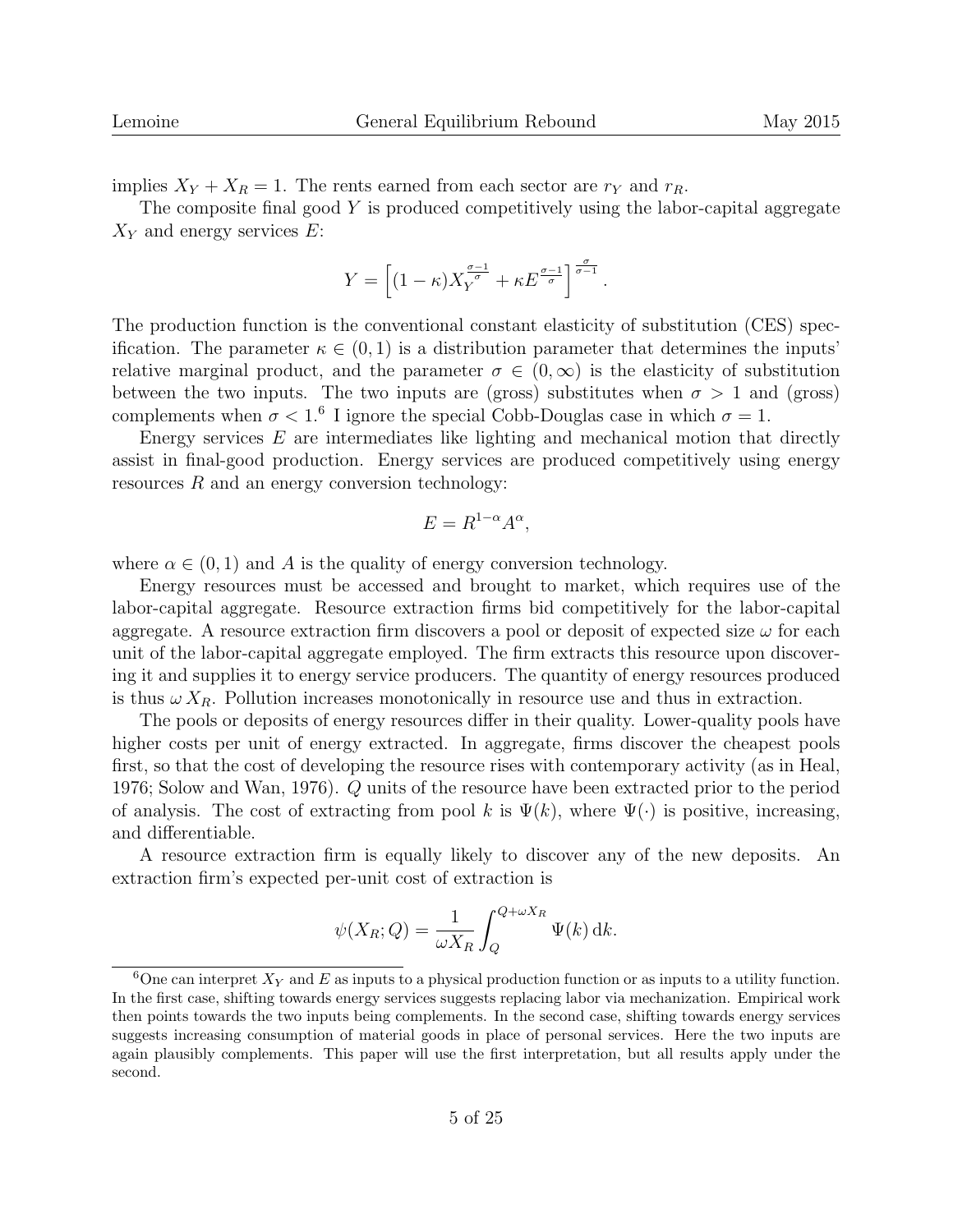$\Psi'(k) \geq 0$  implies that  $\psi(X_R; Q)$  is increasing in both of its arguments: the expected extraction cost increases in depletion  $Q$  and in contemporary extraction effort  $X_R$ .

The economy's resource constraint is

$$
Y \ge C + \int_{Q}^{Q + \omega X_R} \Psi(k) \, \mathrm{d}k,
$$

where  $C \geq 0$  is the composite consumption good. Households' monotonically increasing utility for that consumption good leads them to maximize earnings.

The government taxes each unit of energy services at rate  $t_E$  and taxes each unit of energy resources at rate  $t_R$ . If each resource pool has the same emission intensity, then the resource tax  $t_R$  is equivalent to a tax on emissions. The government returns all revenue back to the households as lump-sum transfers, less any revenue spent to implement an efficiency policy.

I undertake a positive analysis of efficiency policies and therefore consider market equilibria rather than a social planner's problem.<sup>7</sup> Denote equilibrium outcomes with an asterisk.

**Definition 1.** An equilibrium is given by rents  $(r_Y^*, r_R^*)$ , prices for energy services  $(p_E^*)$ , prices for energy resources  $(p_R^*)$ , demands for inputs  $(X_Y^*, E^*, R^*, X_R^*)$ , and factor allocations  $(X^*_Y, X^*_R)$  such that: (i)  $R^*$  maximizes profits of energy service producers, (ii)  $(X^*_Y, E^*)$ maximizes profits of final-good producers, (iii)  $(X^*_Y, X^*_R)$  maximizes households' earnings, and (iv) the rents  $(r_Y^*, r_R^*)$  and prices  $(p_E^*, p_R^*)$  clear the factor and input markets.

The equilibrium prices clear all factor markets, all firms maximize profits, and households receive the same income from renting the labor-capital aggregate to either sector. Throughout, I use the price of the final good as the numeraire and assume the existence of an equilibrium with  $X_Y, X_R > 0$ . The appendix shows that any interior equilibrium is locally asymptotically stable in a tâtonnement sense.

### 2 Rebound

I now theoretically analyze the effects of introducing a policy to improve the efficiency of energy conversion technology. I assume that the government can procure the improved technology by spending tax revenue, without using the scarce factor  $X$ <sup>8</sup>. An *efficiency policy* 

<sup>7</sup>Much literature has explored the reasons why households and firms appear, by some calculations, to underinvest in efficiency. The present setting does not require optimal investment in efficiency technologies. Instead, it only requires that, conditional on using some particular technology, households and firms maximize income and profits.

<sup>8</sup> I have also developed an extension to include an innovation sector that works to improve the quality of energy conversion technology and competes for use of  $X$ . An efficiency policy can then be represented as a subsidy to innovative activity. This extension complicates the analysis but does not change the major insights.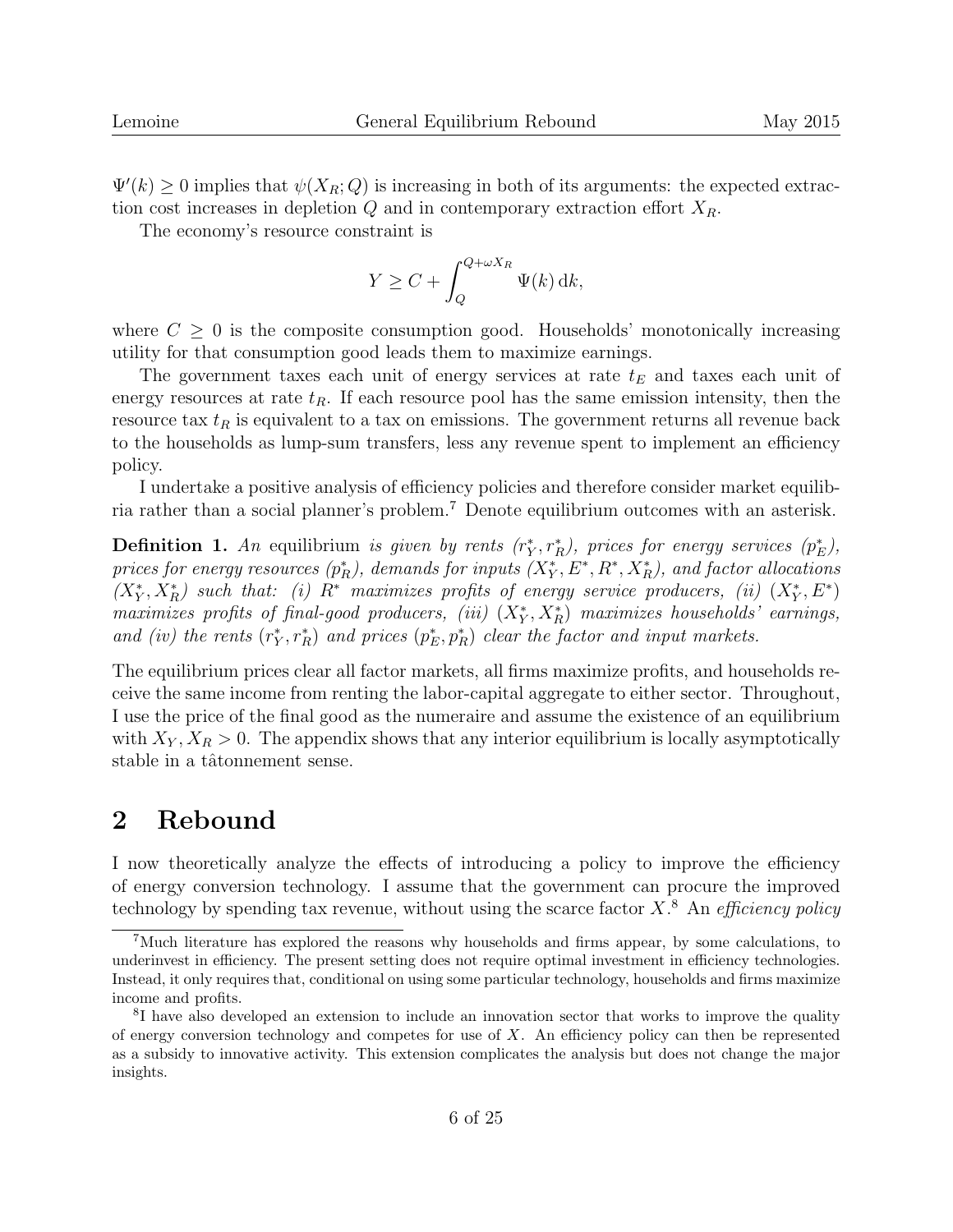corresponds to a marginal increase in  $A$ , the quality of energy conversion technology. I focus on the implications of a successful policy rather than on any distortions involved in achieving the policy outcome.<sup>9</sup>

The conventional engineering calculation of the energy savings from an improvement in efficiency holds the quantity of energy services constant. For instance, if you upgrade to a more fuel-efficient car, the engineering estimate of your savings holds your mileage fixed and calculates your avoided gasoline consumption. Rebound occurs if using less fuel per mile leads you to drive more, reducing your energy savings from the engineering estimate. Totally differentiating energy service production and setting  $dE = 0$ , we have the "engineering" or "no-rebound" change in resource consumption from a marginal improvement in the energy conversion technology:

$$
\frac{\mathrm{d}R}{\mathrm{d}A} = -\frac{\alpha}{1-\alpha}\frac{R}{A}.\tag{1}
$$

For each  $1\%$  improvement in energy conversion technology  $A$ , energy resource consumption falls by  $\alpha/(1-\alpha)\%$ .

"Rebound" refers to how economic responses alter these engineering calculations. If economic responses further increase the energy resource savings, then we have negative rebound, known as "super-conservation." If economic responses reduce the resource savings, then we have the standard case of positive rebound, expressed as the percentage of the engineering calculation's estimated savings that are lost through economic responses. If economic responses are so strong as to end up increasing resource consumption after an improvement in efficiency, then we have a case of >100% rebound, known as "backfire."

Formally, the actual change in resource consumption due to a marginal improvement in energy conversion technology is  $dX_R^*/dA$ . Rebound, as a percentage of the "engineering" savings, is

$$
rebound \triangleq 100 * \left(1 - \frac{\mathrm{d}X_R^*/\mathrm{d}A}{\frac{-\alpha}{1-\alpha}\frac{X_R^*}{A}}\right).
$$

When  $dX_R^*/dA$  is strictly positive, rebound is >100% and we have backfire. When this derivative is negative but greater than  $-[\alpha/(1-\alpha)] X_R^*/A$ , rebound is positive but less than 100%.

The appendix solves for  $dX_R^*/dA$  by constructing a system of equations that defines the equilibrium allocation and then applying the Implicit Function Theorem. It shows that we

<sup>9</sup> I also ignore the welfare impacts of the policy in favor of focusing on its energetic and environmental consequences, which are likely to be crucial components of any welfare calculation. Welfare calculations would require specifying the utility function for final good consumption, the cost of the policy, and the damages from pollution. Further, to the extent that most efficiency policies are implemented to achieve particular energy or environmental goals, rebound is often more pertinent to their objectives than is a full welfare calculation.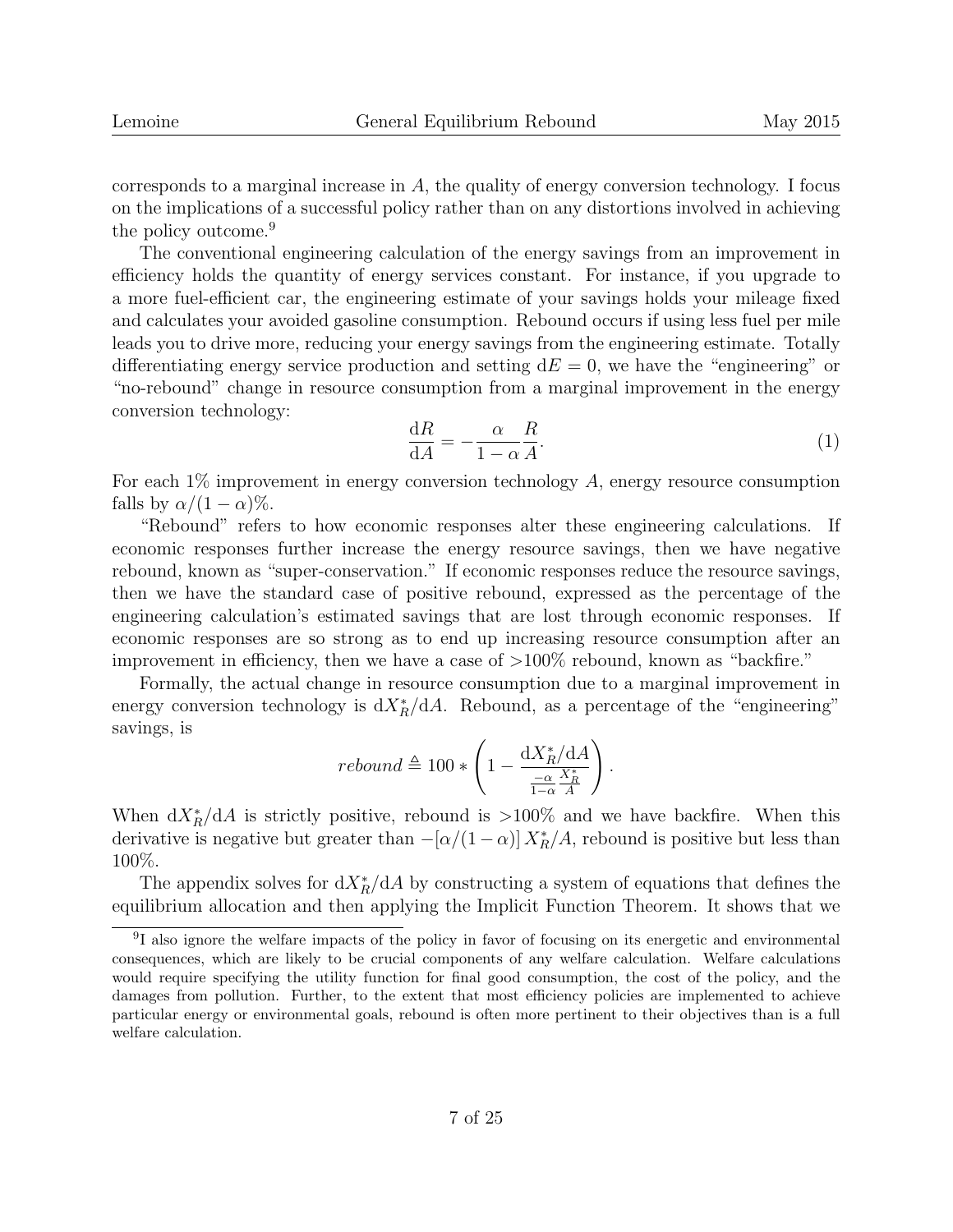can express rebound as

$$
rebound = 100 * \left(1 + \frac{B}{\frac{\alpha}{1-\alpha}B + \frac{1}{1-\alpha}C}\right),
$$
\n
$$
\text{where } sign(B) = sign(\frac{dX_R^*}{dA}), \frac{\alpha}{1-\alpha}B + \frac{1}{1-\alpha}C > 0,
$$
\n
$$
B = -\frac{p_E}{p_E - t_E} \Pi_{R, Rev} + \sigma(1+\Theta) \Pi_{R, Rev} - \Theta \Pi_R, \text{ and}
$$
\n
$$
C = \frac{1}{X_Y} \left(\frac{p_E}{p_E - t_E} \Pi_{R, Rev} + \Theta \Pi_R\right) + \omega \frac{\partial \psi(X_R; Q)}{\partial X_R} \sigma \left[1 + \Theta\right] X_R.
$$
\n
$$
(2)
$$

 $\Pi_{R,Rev} > 0$  is the revenue earned from developing a pool of the energy resource, and  $\Pi_R > 0$ is the expected profit from developing a pool of the resource.  $\Theta > 0$  derives from the finalgood firm's first-order conditions for profit-maximization and from its zero-profit condition. It gives the (negative of the) elasticity of the equilibrium rent  $r_Y$  with respect to the price  $p_E$ of energy services: if the price of energy services falls by 1%, the final-good firm's willingness to pay for its non-energy input increases by  $\Theta\%$ .

The term labeled B controls the degree of rebound, and its sign determines whether backfire occurs. B tells us how the relative rent  $r_R/r_Y$  changes in response to an improvement in energy conversion technology. The negative first term in  $B$  recognizes that an increase in the quality of energy conversion technology acts like an increase in the supply of energy services, which reduces their price. This reduction in the price of energy services reduces the price of energy resources and so the revenue from resource extraction. The fraction  $p_E/|p_E - t_E|$  gives the percentage change in the producer's price of energy services from a  $1\%$  change in the purchaser's price of energy services. The higher the tax  $t_E$ , the greater the percentage decline in the producer's revenue from a given percentage reduction in the sale price  $p_E$ .

The positive second term in B recognizes that the final-good firm adjusts its input mix in response to a decline in the price of energy services. The greater is the elasticity of substitution  $\sigma$ , the greater the increase in the final-good firm's relative demand for energy services when their relative price declines. Further, from the final-good firm's first-order conditions and zero-profit condition,  $\Theta$  gives the percentage increase in the price of the nonenergy input in response to a 1% decrease in the price of energy services. This increase in the price of the non-energy input also increases the final-good firm's relative demand for energy services via the elasticity of substitution  $\sigma$ . These two effects work to increase the price of the energy resource and so to attract more of the scarce labor-capital aggregate to the resource extraction sector.

Both the first and the second term in  $B$  are proportional to the revenue from developing a resource pool because they describe effects on the price of energy resources. In contrast, the negative third term in B is proportional to  $\Pi_R$ , the expected profit in the extraction sector. As before,  $\Theta$  gives the percentage increase in  $r_Y$ , the rent to employing the scarce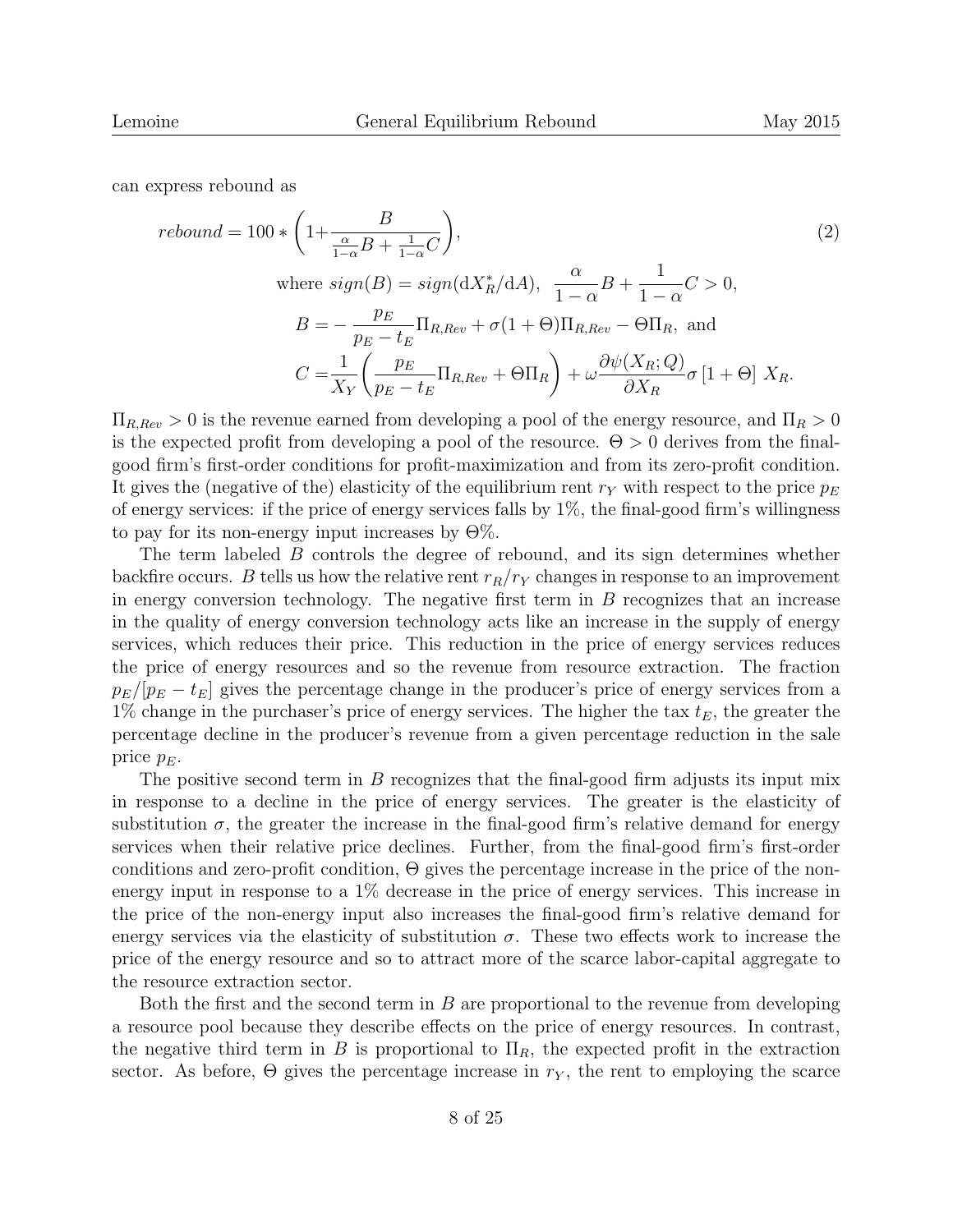$\Box$ 

labor-capital aggregate in the non-energy sector, from a  $1\%$  decline in  $p_E$ , the price of energy services. This increase in  $r_Y$  raises households' opportunity cost of supplying the labor-capital aggregate to the extraction sector rather than to the final-good sector. Due to competition among resource firms for the scarce resource, the equilibrium rent  $r_R$  in the resource sector is equal to expected profit  $\Pi_R$ . Expected profit must rise to restore equality between  $r_Y$  and  $r_R$ , which means, for a given price of energy services, that the quantity of labor-capital aggregate employed in resource extraction must fall.

Proposition 1 establishes the sign of rebound:

#### **Proposition 1.** Rebound is strictly positive.

Proof. See appendix.

Economic responses always undercut "engineering" savings in this general equilibrium setting. Contrary to claims in the literature (Turner, 2009; Wei, 2010), negative rebound or "super-conservation" does not occur. The denominator in expression (2) drives positive rebound. Whenever an efficiency policy successfully reduces extraction  $(B < 0)$ , the denominator is larger in magnitude than the numerator. The denominator describes how an efficiency-induced reduction in resource extraction alters the incentives for further extraction. Whereas B described the effects of increasing energy service production on the incentive to extract energy resources, the denominator describes the effects of a reduction in extraction on the incentives to extract resources.

First, recall that in the absence of rebound, extraction falls by  $\alpha/(1-\alpha)\%$  when the quality of energy conversion technology improves by 1%. This reduction in extraction acts to reduce energy services, which increases the price of energy services and reduces the opportunity cost to supplying the labor-capital aggregate to the resource extraction sector. However, final-good firms substitute towards the non-energy input, which works against these first two effects. The term  $\left[\alpha/(1-\alpha)\right]B$  in the denominator in expression (2) captures the net effect, which increases the incentive to extract resources as long as  $\sigma$  is not too large. In that case, B is negative, which shrinks the positive denominator and so increases rebound.

The terms in  $C$  ensure that rebound is always positive. Each term in  $C$  is positive, and the formal analysis shows that the denominator in expression (2) is always positive. The first term in C recognizes that any "no-rebound" decline in extraction must imply an increase in the labor-capital aggregate supplied to the non-energy sector. This increase in  $X<sub>Y</sub>$  increases the price of energy services and decreases the opportunity cost of renting to the extraction sector, both of which strengthen the incentive to rent to the extraction sector. The smaller is  $X<sub>Y</sub>$ , the more strongly this change in relative supply increases the incentive to rent to the extraction sector. The second term in  $C$  recognizes that any "no-rebound" decline in extraction increases the incentive to rent to the extraction sector by reducing the expected cost of extraction. The analysis shows that when  $B < 0$ , C is sufficiently large that the denominator is greater than  $-B$  and the fraction is greater than  $-1$ . The terms in C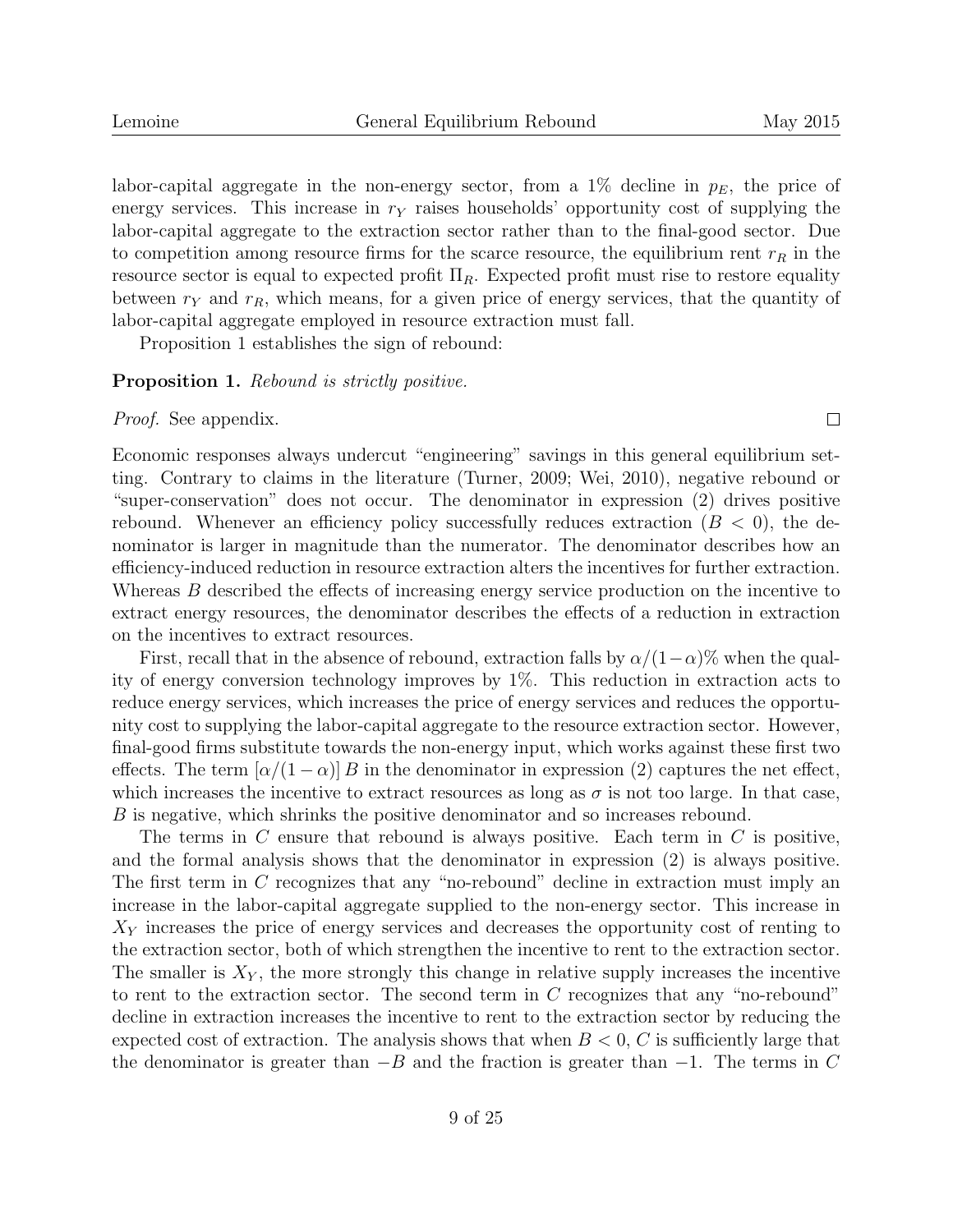$\Box$ 

therefore generate rebound by recognizing that a decline in extraction increases revenue in the extraction sector while decreasing the expected cost of extraction and the opportunity cost of renting to the extraction sector.

In sum, the price effects described in  $B$  may support a net decline in extraction, but the terms in C describe general equilibrium forces that work to undercut the "no-rebound" decline in extraction. Rebound is always positive.<sup>10</sup>

# 3 The Potential for Backfire

I have thus far decomposed the price channels that determine the magnitude of rebound and established that rebound is always positive. The current section describes when rebound is >100%, in which case an increase in energy efficiency actually increases consumption of energy resources and thereby increases pollution. It then analyzes the change in equilibrium resource extraction graphically, decomposing this change into a marginal productivity channel that works to increase extraction and an energy substitution channel that works to decrease extraction. The subsequent section describes how the magnitude of rebound and the likelihood of backfire change with resource depletion and with the level of resource taxes.

Neoclassical growth models of rebound effects have suggested that backfire can occur if the elasticity of substitution  $\sigma$  is very close to unity or is greater than unity (Saunders, 1992, 2000). Much empirical work has suggested that  $\sigma$  is substantially less than unity, but computable general equilibrium models have nonetheless suggested that backfire is a legitimate possibility. Proposition 2 establishes when backfire may occur in our analytic general equilibrium setting:

**Proposition 2.** For any interior equilibrium z, there exists  $\hat{\sigma}_z > 0$  such that  $dX_R^* / dA > 0$ if and only if  $\sigma > \hat{\sigma}_z$ . If  $t_E \leq 0$ , then  $\hat{\sigma}_z < 1$ .

Proof. See appendix.

The index z refers to the collection of prices and allocations that define an equilibrium. As in the neoclassical growth settings, backfire occurs for  $\sigma$  sufficiently large and does not occur for  $\sigma$  sufficiently small. If energy services are untaxed or subsidized, then backfire occurs for

<sup>&</sup>lt;sup>10</sup>Turner (2009) attributes her computable general equilibrium model's cases with negative rebound to "disinvestment" in the energy supply sectors. The present setting includes such disinvestment through a reduction in  $X_R^*$ . Something more must be responsible for driving rebound in her numerical simulations. Wei (2010) is also unclear about what drives negative rebound in his analytic setting. However, his setting does not include any of the forces described in C because his extraction sector does not compete with other sectors for scarce inputs. Intuitively, negative rebound may require that expected profit in the extraction sector increase in the level of extractive activity, perhaps because supplying additional energy resources stimulates demand for resources or because a non-homothetic utility (or production) function makes resource demand decrease in income (or in final-good production).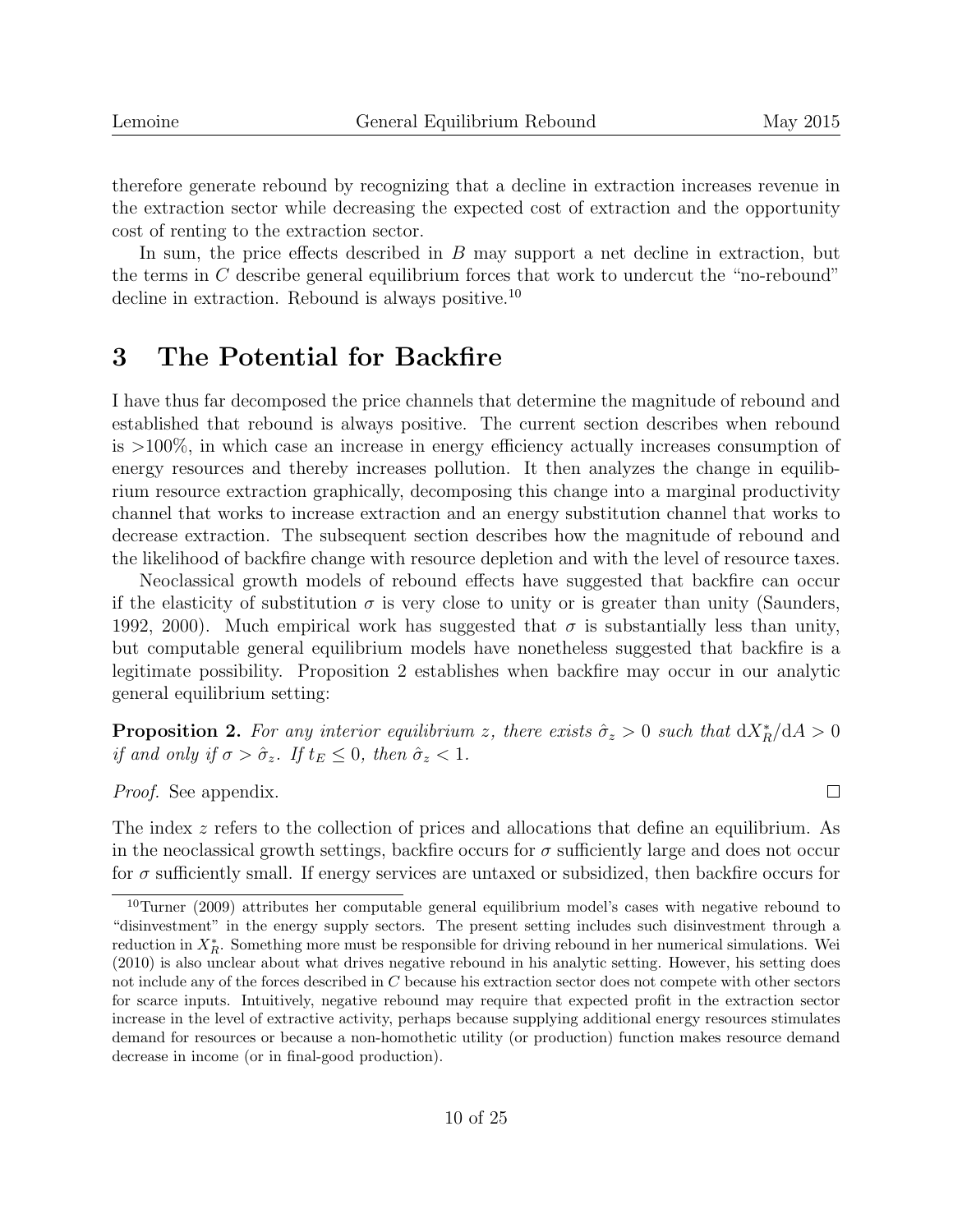

Figure 2: Constructing the equilibrium extraction rent  $r_R^*$  (left) and equilibrium non-energy rent  $r_Y^*$  (right) curves. For the sake of space, the arguments of each function suppress the dependence on the variable depicted along the horizontal axis.

some  $\sigma$  strictly less than unity. We will later see how the set of  $\sigma$  consistent with backfire changes with resource taxes and resource depletion.

We now analyze the change in extraction graphically. We begin by plotting the rent  $r_R$  in the extraction sector as a function of the supply  $X_R$  to that sector and plotting the rent  $r_Y$ in the non-energy sector as a function of the supply  $X<sub>Y</sub>$  to that sector. These functions are general equilibrium rent functions. We then find the equilibrium outcome by first imposing the constraint  $X_Y + X_R = 1$  and then requiring that households be indifferent between renting to either sector.

Consider the resource extraction sector. The appendix shows that equilibrium rent in this sector is

$$
r_R = \omega \underbrace{(1-\alpha) (\omega X_R)^{-\alpha} [p_E - t_E] A^{\alpha}}_{p_R} - \omega \psi(X_R; Q) - \omega t_R. \tag{3}
$$

This expression substitutes for the equilibrium resource price  $p<sub>R</sub>$  in order to express the rent as a function of the price of energy services  $p_E$ . For given  $p_E$ , the rent decreases in the supply of  $X_R$  because the marginal energetic product of energy resources declines in their quantity and because the expected cost of extracting the resources increases in total extraction. The downward-sloping solid lines in the left panel of Figure 2 give the rent in the resource extraction sector as a function of  $X_R$ . Each curve is conditioned on some price of energy services  $p_E$ . Because the expected profit from resource extraction increases in the price of energy services (via the price of energy resources), raising the price of energy services from a low value (denoted  $p_E^L$ ) to a high value (denoted  $p_E^H$ ) shifts the rent curve outward.

The horizontal lines depict the equilibrium rent  $r_Y$  to the non-energy input corresponding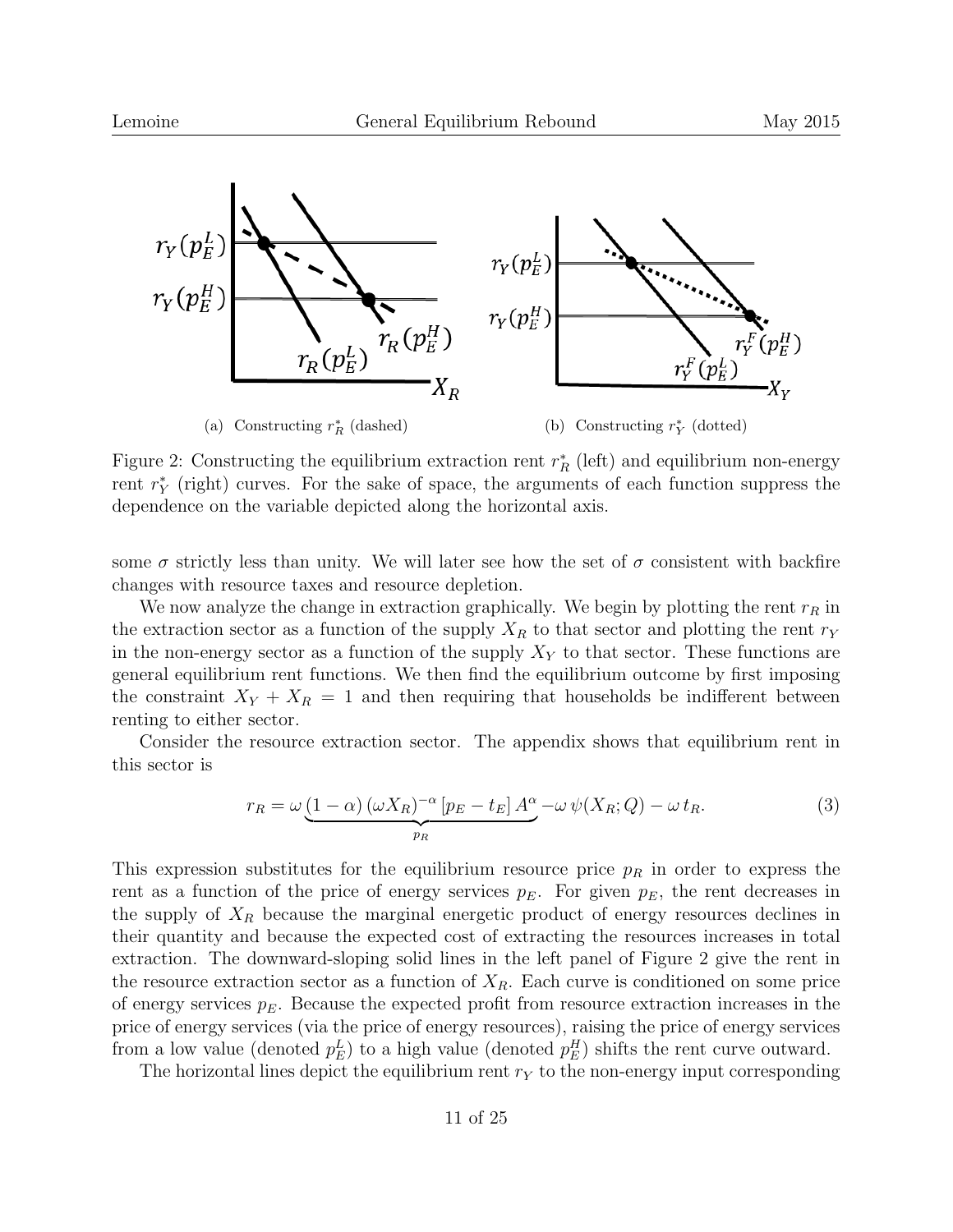to each price of energy services. As proved in the appendix, profit maximization and the final-good firm's zero-profit condition together imply that the equilibrium non-energy rent decreases in the price of energy services.<sup>11</sup> The horizontal line corresponding to a low price of energy services is therefore above the horizontal line corresponding to a high price of energy services.

For a given price of energy services, equilibrium occurs at the intersection of the horizontal non-energy rent line and the downward-sloping extraction rent curve. At this point, final-good firms are maximizing profits while earning zero profits and households are indifferent between renting to either sector. The downward-sloping dashed line connects these potential equilibria. This dashed line describes the combinations of  $X_R$  and  $r_Y$  that are compatible with the definition of equilibrium for a given price of energy services  $p_E$ , ignoring the aggregate resource constraint  $X_Y + X_R = 1$ .

The right panel of Figure 2 constructs the equilibrium rent curve for the non-energy sector. The solid downward-sloping lines give the final-good firm's demand for  $X<sub>Y</sub>$  (denoted  $r_Y^F$ ), conditional on a price of energy services. The appendix shows that equilibrium demand for  $X_Y$  is

$$
X_Y = \left[\frac{1-\kappa}{\kappa}\right]^\sigma [p_E]^\sigma [r_Y(p_E)]^{-\sigma} E, \text{ where } E = (\omega X_R)^{1-\alpha} A^\alpha. \tag{4}
$$

For a given quantity and price of energy services, demand for the non-energy input decreases in the rent  $r_Y$  paid to the non-energy input. This makes each curve  $r_Y^F$  slope down, as is common for demand curves. This downward slope reflects the diminishing marginal product of the non-energy input to final-good production. Raising the price of energy services from a low value  $(p_E^L)$  to a high value  $(p_E^H)$  shifts demand  $r_Y^F$  out, reflecting the non-energy input's greater value when its substitute is more expensive.

As in the left panel, the horizontal lines depict the equilibrium rent  $r_Y$  corresponding to each depicted price of energy services. For a given price of energy services, equilibrium occurs at the intersection of the horizontal rent line and the downward-sloping demand curve  $r_Y^F$  for non-energy inputs. The downward-sloping dotted line connects these intersections. It describes the combinations of  $X_Y$  and  $r_Y$  that are compatible with the definition of equilibrium given some price of energy services  $p_E$ , ignoring the aggregate resource constraint  $X_Y + X_R = 1.$ 

Equilibrium requires that the labor allocation indicated by the left panel's dashed curve and the right panel's dotted curve clears the market for the labor-capital aggregate. We can plot those dashed and dotted curves together by using the aggregate resource constraint  $X_Y + X_R = 1$  to express the dotted curve in terms of  $X_R$ . When we do this, we obtain the upward-sloping dotted "equilibrium non-energy rent" curve  $r_Y^*$  and the downward-sloping dashed "equilibrium extraction rent" curve  $r_R^*$  in Figure 3. When  $\sigma$  is small,  $r_Y^*$  is nearly

<sup>&</sup>lt;sup>11</sup>This is why the elasticity  $\Theta$  in the previous section is positive.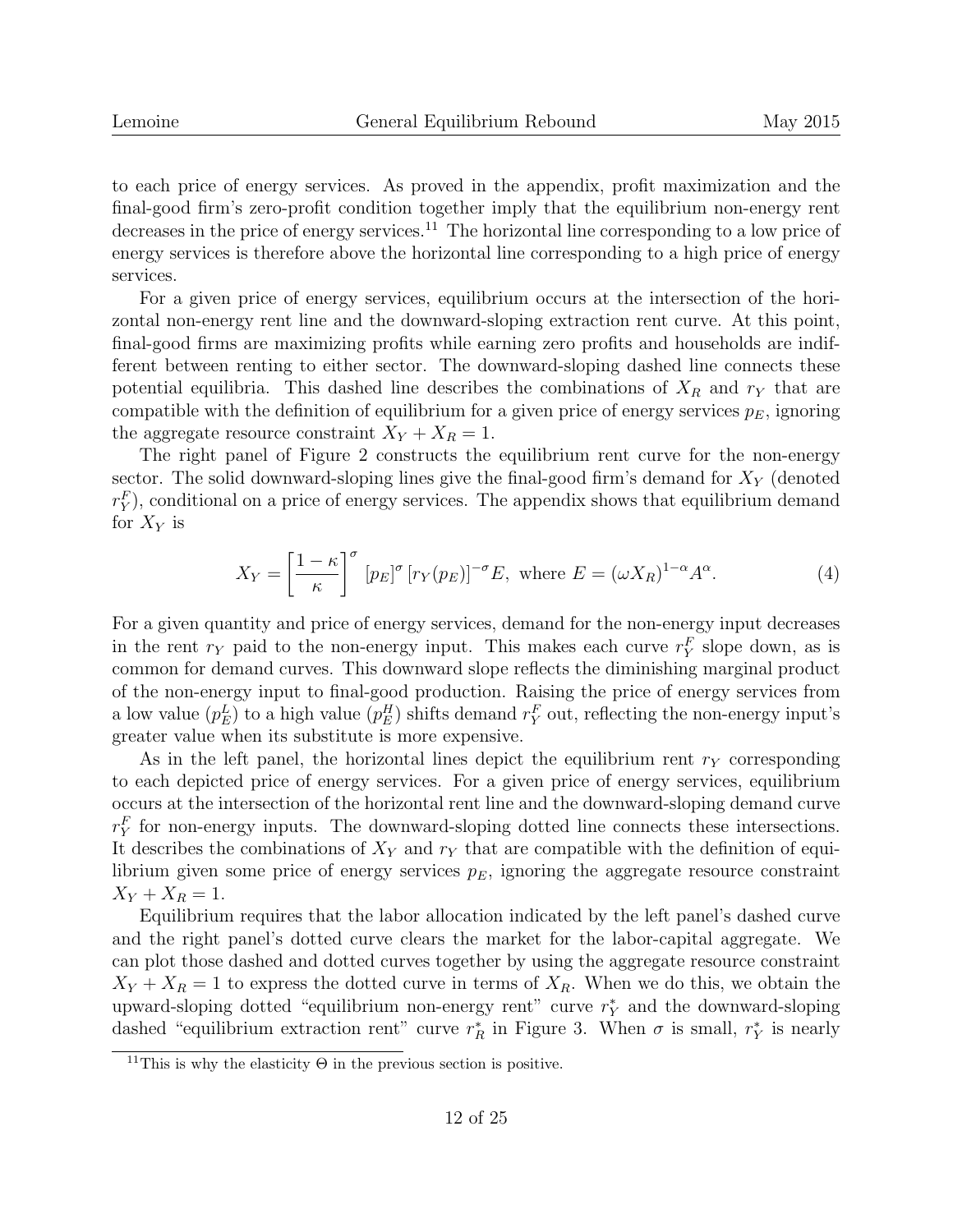

Figure 3: Increasing A shifts the equilibrium from point A to point B. Resource extraction increases if and only if the new equilibrium has greater  $X_R$ . The equilibrium price of energy services  $p_E$  is inversely related to the rent  $r_Y$ , plotted on the vertical axis.

vertical because demand for the non-energy input is price-inelastic, and when  $\sigma$  is large,  $r_Y^*$ is nearly horizontal because demand for the non-energy input is price-elastic. The unique equilibrium occurs at the intersection of the dashed and dotted lines, where households are indifferent between supplying the labor-capital aggregate to either sector. This initial equilibrium is labeled as point A.

Figure 3 shows how two competing effects determine whether an efficiency policy backfires. First, improving the efficiency of energy service production shifts the extraction rent curve upward because each unit of extracted resource now produces more energy services. This is a *marginal productivity channel* arising from energy service firms' willingness to pay a higher price for energy resources. The higher resource price increases firms' expected profit in the extraction sector, which increases the rent they pay to the labor-capital aggregate and attracts more labor-capital aggregate to resource extraction.

A second, competing effect works against backfire and in favor of reducing extraction. Improving the efficiency of energy service production shifts demand for the non-energy input  $X<sub>Y</sub>$  out because of the greater availability of the other, energy service input. The dotted curve, expressed in terms of  $X_R$  rather than  $X_Y$ , therefore shifts inward. This energy substitution channel tends to decrease extraction. From equation (4), the final-good firm's demand for the non-energy input (as a function of the price of energy services) shifts out when the quantity of energy services  $E$  increases. The quantity of energy services  $E$  increases in resource extraction  $(\omega X_R)$  and in the quality of energy conversion technology (A). Improving energy efficiency therefore increases  $X^*_{Y}$  at a given price of energy services, which shifts the dotted curve in Figure 2 outward and shifts the dotted curve in Figure 3 inward.

The net effect of these two channels is to shift the equilibrium to a point such as B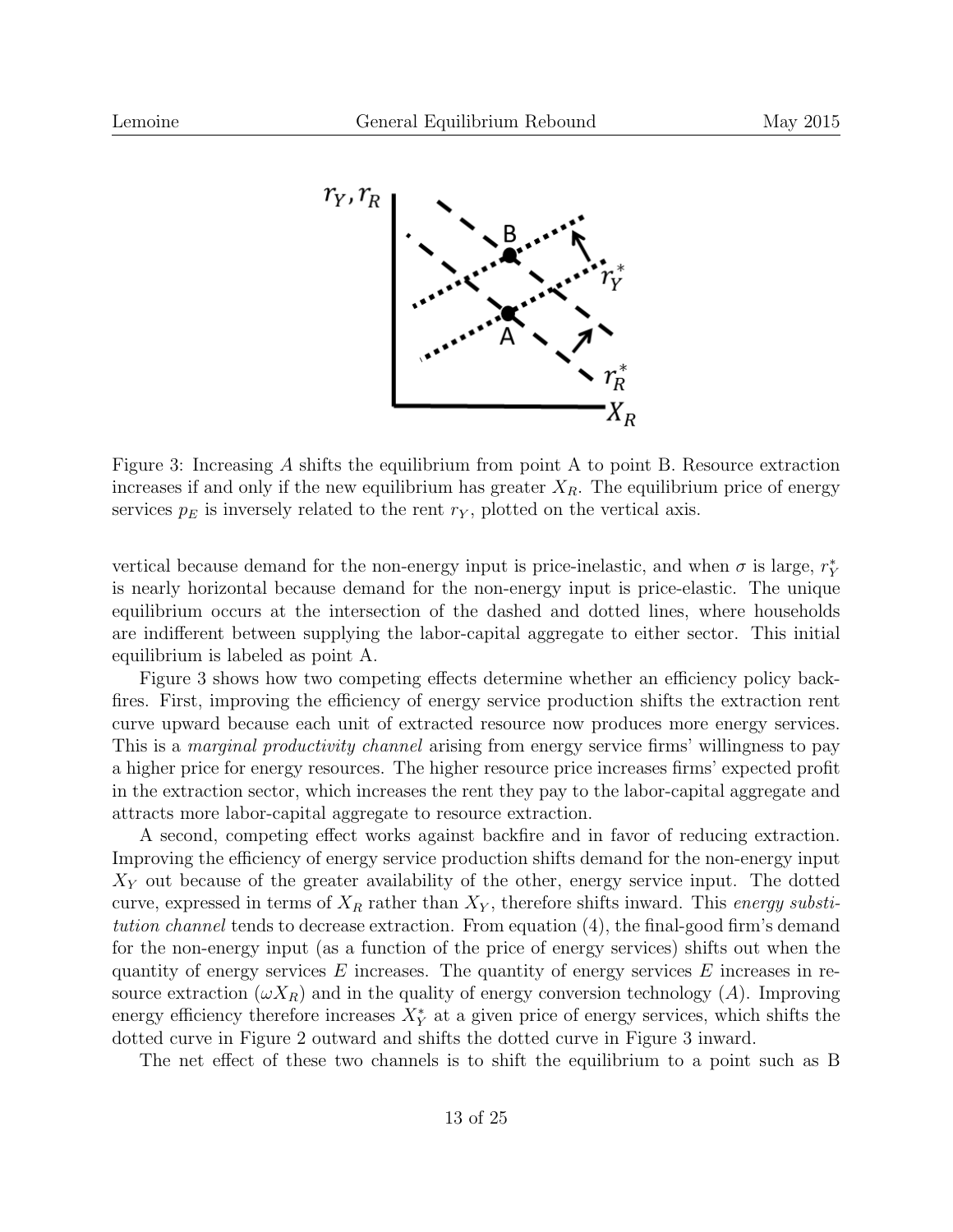$\Box$ 

in Figure 3. The new equilibrium clearly has higher rents and a lower price of energy services, but the effect on equilibrium extraction is ambiguous. The improvement in efficiency technology could raise the price of energy resources even as it reduces the price of energy services. For large elasticities of substitution, the non-energy demand curve is relatively flat and the shift in the extraction rent curve dominates, leading to an increase in equilibrium extraction (i.e., backfire).<sup>12,13</sup> However, for small elasticities of substitution, the non-energy demand curve is relatively steep, making its inward shift dominate the shift in expected profit. In that case, equilibrium extraction decreases when energy efficiency improves.<sup>14</sup>

Formalizing this intuition, the following proposition describes how prices change when backfire occurs:

**Proposition 3.** An efficiency policy increases resource extraction  $\left(\frac{dX_R^*}{dA} > 0\right)$  only if it increases the price of energy resources  $p_R$  (d $p_R^*/dA > 0$ ). An efficiency policy always decreases the price of energy services  $p_E^*$  and increases the rents  $r_Y^*$  and  $r_R^*$ .

Proof. See appendix.

I have already argued that an efficiency policy always reduces the price of energy services. We now see that backfire occurs only if the price of energy resources nonetheless increases.<sup>15</sup> The higher resource price increases the incentive to extract resources. This necessary condition for backfire provides a means of empirically testing for backfire or for market expectations of backfire. However, this condition is only necessary, not sufficient: the price of energy

His increasing "profits of the trade" describes the marginal productivity channel, and his observation that the price of pig iron falls while demand for it increases describes the decline in the price of energy services that is mitigated by final-good firms' substitution patterns.

<sup>13</sup>If we interpret the final-good production function as a utility function, then we may be interested in the implications of non-homothetic preferences. Applying the intuition for the competing effects, nonhomotheticity favors backfire if increasing income raises the elasticity of substitution between the non-energy input and energy services.

<sup>14</sup>The tax  $t_E$  on energy services creates a tax wedge inside the marginal productivity channel. When part of the additional value from improved technology is lost to taxes, the energy service firm's willingness to pay for resources does not increase by as much. This makes  $\hat{\sigma}$  tend to increase in  $t_E$ , consistent with Proposition 2.

<sup>15</sup>Borenstein (2013) and Gillingham et al. (2013) informally discuss how an efficiency-induced reduction in energy prices can in turn induce additional energy consumption (though not by enough to produce backfire). Gillingham et al. (2013) further claim that efficiency policies reduce the incentive to extract energy resources. Our formal analysis shows that while the equilibrium price of energy services indeed decreases, the equilibrium price of *energy resources* may nonetheless increase and so strengthen incentives to extract energy resources.

 $12$ Indeed, this is quite close to the original channel for backfire proposed by Jevons (1865, p. 141):

Now, if the quantity of coal used in a blast-furnace, for instance, be diminished in comparison with the yield, the profits of the trade will increase, new capital will be attracted, the price of pig-iron will fall, but the demand for it increase; and eventually the greater number of furnaces will more than make up for the diminished consumption of each.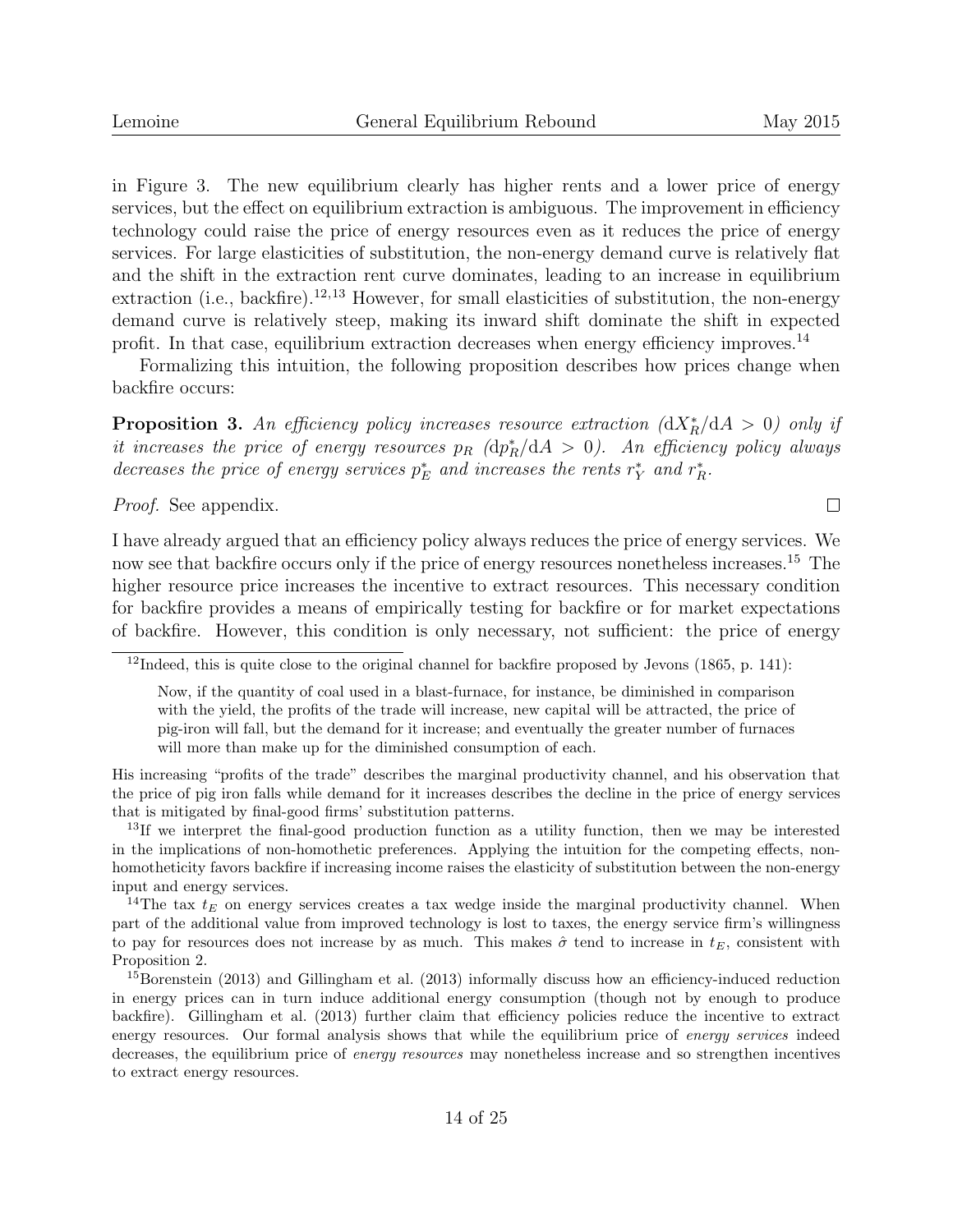resources could increase in the absence of backfire. Because an efficiency policy increases the rent  $r_Y$  paid to households who supply the labor-capital aggregate to final-good producers, the opportunity cost of renting the labor-capital aggregate to the resource extraction sector increases. If  $p_R$  increases by only a small amount, then it will not be sufficient to offset the greater opportunity cost and  $X_R^*$  will fall. In this case, rebound may be quite large, though less than 100%.

### 4 Comparative Statics of Rebound

We have seen that general equilibrium rebound is positive and that two competing channels determine whether backfire occurs. I now consider how resource taxes and depletion affect rebound and the potential for backfire.

Proposition 4 provides comparative statics for cases in which rebound is near 100%:

**Proposition 4.** Let  $\hat{\sigma}$  be defined as in Proposition 2.

- 1.  $d\hat{\sigma}/dQ < 0$  if  $t_E \geq 0$
- 2.  $d\hat{\sigma}/dt_R < 0$  if  $t_E > 0$
- 3.  $d\hat{\sigma}/dA > 0$  if  $t_E \geq 0$

*Proof.* See appendix.

Recall from Proposition 2 that backfire occurs if and only if  $\sigma > \hat{\sigma}$ . If  $\hat{\sigma}$  decreases in a parameter, then raising the parameter makes backfire more plausible and increases rebound for  $\sigma$  near  $\hat{\sigma}$ . The first two results say that if the tax on energy services is weakly positive, then an efficiency policy backfires for a broader range of  $\sigma$  as the resource becomes more depleted and as the resource tax increases. Rebound thus increases as the resource becomes more depleted and as the resource tax increases, at least when rebound is near 100%. The third result says that if the tax on energy services is weakly positive, then an efficiency policy backfires for a smaller range of  $\sigma$  as the initial (pre-policy) quality of energy conversion technology improves. Thus, when rebound is near 100%, it decreases in the initial quality of technology.

To obtain intuition for these results, first consider the marginal productivity channel in more detail. The strength of this channel is determined by  $\partial p_R/\partial A$  in equation (3). We see that  $\partial p_R/\partial A$  is equal to  $\alpha p_R/A$ , which increases in  $p_R$ . Improving the quality of energy conversion technology by 1% increases resources' marginal energetic product by  $\alpha$ %. The equilibrium price of energy resources increases by more when that equilibrium price is high to begin with. And we also see from equation (3) that the resource price decreases in the quantity of extraction  $\omega X_R$ . Therefore, the marginal productivity channel is stronger when

 $\Box$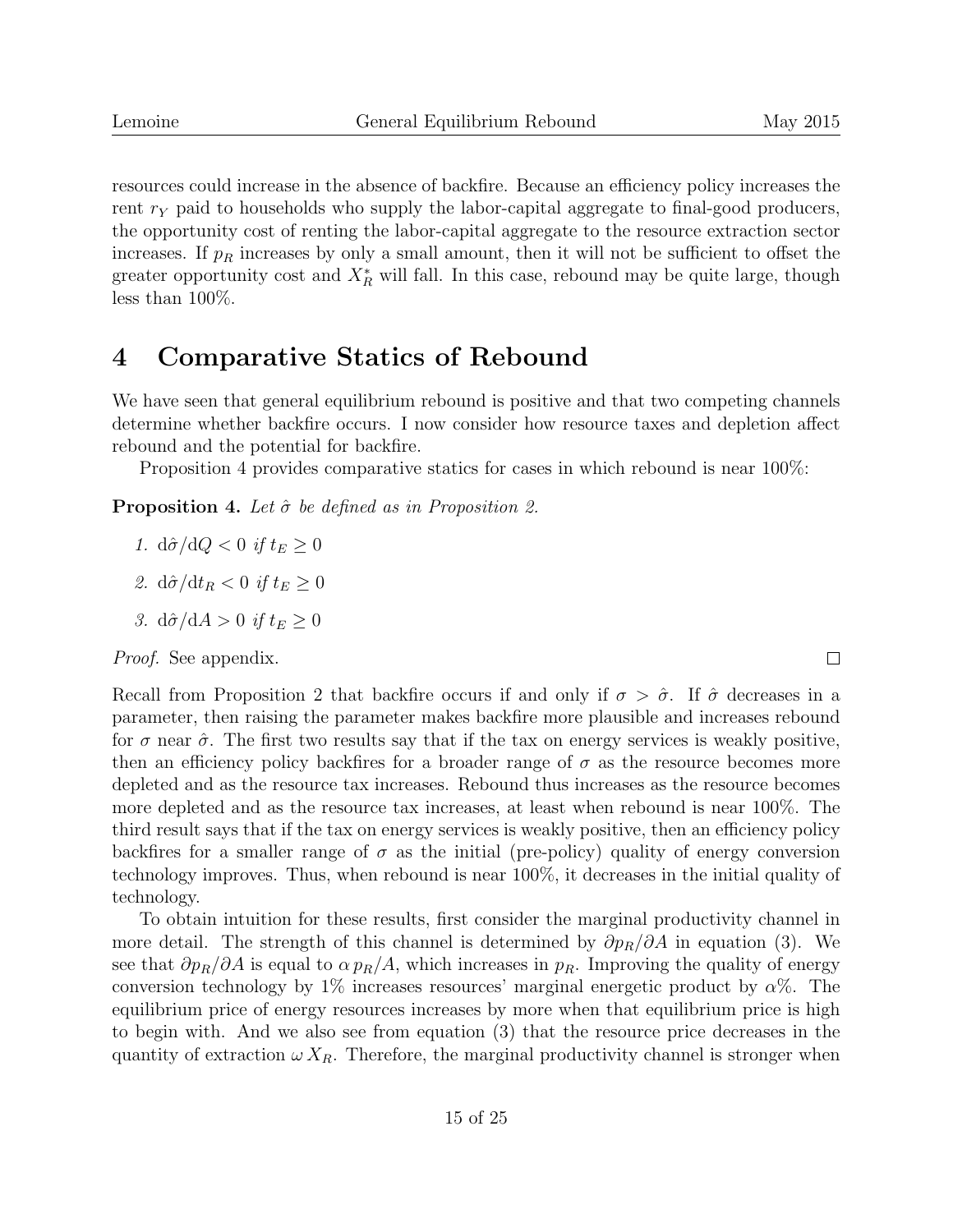

Figure 4: Prior to increasing the resource tax  $t_R$  (left), an efficiency policy shifts the equilibrium from point A to point B. Increasing the resource tax  $t_R$  (right) shifts the equilibrium from point A to point C, and an efficiency policy then shifts the equilibrium to point D.

 $X_R$  is small. Intuitively, making resources more productive is more valuable when resources are scarcer.

Next consider the energy substitution channel in more detail. The strength of this channel is determined by  $\partial X_Y/\partial A$  in equation (4). We see that  $\partial X_Y/\partial A = \alpha X_Y/A$ , which increases in  $X_Y$ . Improving the quality of energy conversion technology by 1% increases energy service provision E by  $\alpha$ % and so shifts out demand for the non-energy input  $X_Y$  by  $\alpha$ %. The energy substitution channel is stronger when  $X_Y$  is large, which occurs when  $X_R$  is small. Intuitively, increasing energy service production more strongly increases the value of non-energy inputs when those inputs are relatively abundant.

The left panel of Figure 4 demonstrates a more precise way of plotting the marginal productivity and energy substitution channels. The marginal productivity channel shifts the equilibrium extraction rent curve out by a larger amount when revenue is greater, which is when  $X_R$  is smaller. The energy substitution channel shifts the equilibrium non-energy rent curve in by a larger amount when  $X_Y$  is larger, which is when  $X_R$  is smaller. Both channels therefore act not just to shift the lines but also to rotate them. The marginal productivity channel makes the equilibrium extraction rent curve steeper, and the energy substitution channel makes the equilibrium non-energy rent curve flatter. An efficiency policy shifts the equilibrium from point A to point B, which in this example leaves equilibrium extraction  $\omega X_R$  unchanged.

Now consider increasing the resource tax  $t_R$  before applying the efficiency policy. The equilibrium extraction rent curve  $r_R^*$  shifts down to the solid line in the right panel of Figure 4.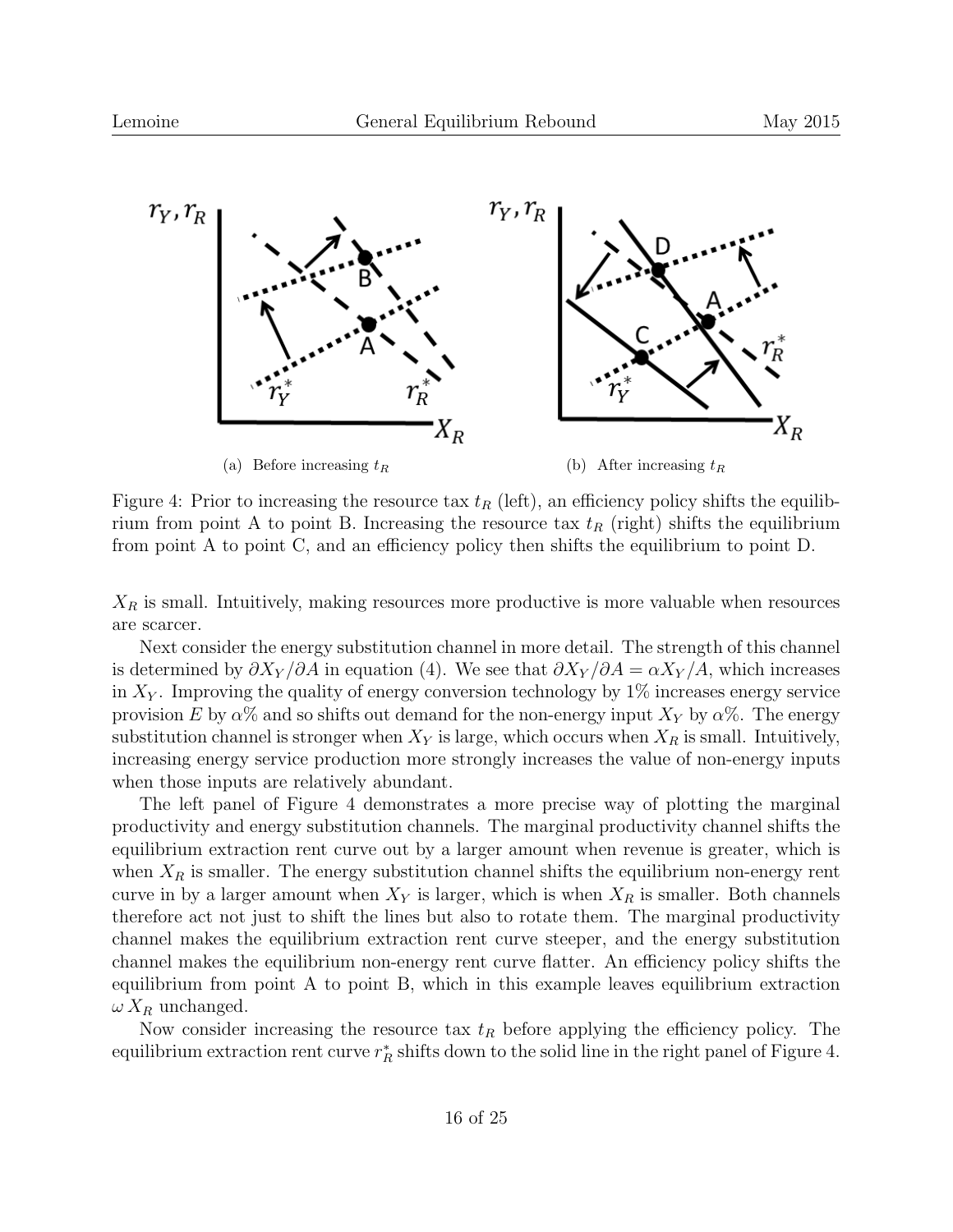The equilibrium level of  $X_R$  falls from point A to point C and the price of energy services rises (i.e., the price  $r_Y$  of the non-energy input to final-good production falls).<sup>16</sup> Now consider the effect of an efficiency policy. Because the equilibrium with a higher resource tax (point C) is further to the left than the original equilibrium (point A), the equilibrium resource price is greater at the new equilibrium and the marginal productivity effect is stronger than it was at the original equilibrium. However, the energy substitution channel is now also stronger than it was at the original equilibrium. After the tax increase, an efficiency policy changes the equilibrium from point C to point D. It could now increase or decrease equilibrium extraction, even though an efficiency policy did not affect equilibrium extraction prior to the tax increase.

After the tax increase, both the marginal productivity and energy substitution channels are stronger. Which effect dominates? When  $\sigma$  is relatively large, the final-good firm's demand for  $X_Y$  is relatively elastic and the equilibrium non-energy rent curve  $r_Y^*$  is relatively flat. The effect of the energy substitution channel at further flattening this curve becomes relatively unimportant. In that case, the stronger marginal productivity channel around the new equilibrium (point C) dominates, so that the efficiency policy now increases extraction. When  $\sigma$  is relatively small, the final-good firm's demand for  $X<sub>Y</sub>$  is relatively inelastic and the equilibrium non-energy rent curve  $r_Y^*$  is relatively steep. The energy substitution channel now has a strong effect as it flattens this curve. In this case, the increase in the energy substitution channel's strength dominates the increase in the marginal productivity channel's strength around the new equilibrium (point C), so that the efficiency policy now decreases equilibrium extraction.

Analytically, a sufficient condition for the strengthening of the marginal productivity channel to dominate the strengthening of the energy substitution channel around  $\hat{\sigma}$  is that the tax on energy services be weakly positive. The intuition is that, as discussed previously, larger  $t_E$  tends to support larger  $\hat{\sigma}$ . The only way rebound can decline in the resource tax around  $\hat{\sigma}$  is if energy services are subsidized by a sufficiently large amount  $(t_E \ll 0)$ .

We have discussed the effects of raising the resource tax  $t_R$ . The effects of advancing depletion Q are qualitatively similar. In contrast, improving the initial quality of energy conversion technology A has opposite effects: it tends to reduce the scope for backfire and reduce rebound around  $\hat{\sigma}$ , assuming energy services are not subsidized. Graphically, improving A before applying an efficiency policy acts like applying an efficiency policy twice. Both curves rotate less the second time around. The flatter is the equilibrium non-energy rent curve to begin with, the more similar is the energy substitution channel from one improvement in A to the next. Around  $\hat{\sigma}$ , the energy substitution and marginal productivity channels cancel on the first improvement in A. If  $\hat{\sigma}$  is relatively large so that the equilibrium non-energy rent curve is relatively flat, then the energy substitution channel dominates the

<sup>&</sup>lt;sup>16</sup>Increasing a tax on energy services  $t_E$  or advancing depletion Q both have similar effects on equilibrium extraction and prices, apart from their interactions with an efficiency policy. Formally, it is easy to adapt the proofs in the appendix to show that  $dX_R^* / dt_R < 0$ ,  $dX_R^* / dt_E < 0$ , and  $dX_R^* / dQ < 0$ .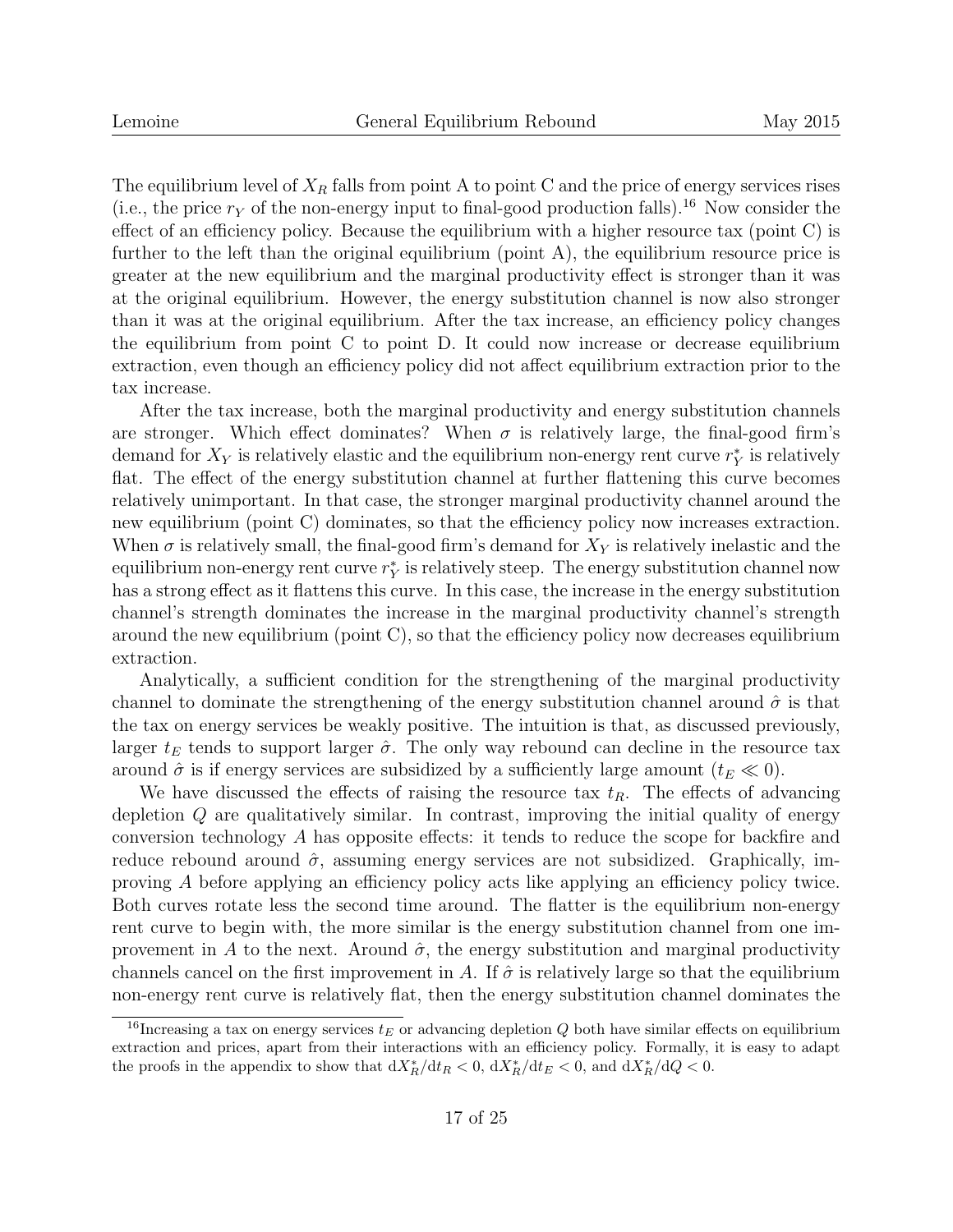marginal productivity channel when A is improved a second time, leading to a decline in equilibrium extraction.

These comparative static results help us to think about rebound and backfire in a dynamic context. We have seen that if the elasticity of substitution  $\sigma$  is relatively small, then efficiency policies tend to generate less rebound. In this case with small  $\sigma$ , rebound could decrease as resource depletion advances and as resource taxes increase in order to internalize environmental damages. And rebound could increase as the initial quality of efficiency technology improves. We have also seen that efficiency policies tend to generate substantial rebound (or even backfire) when the elasticity of substitution is relatively large. In this case, we expect rebound to increase as resource depletion advances and as resource taxes increase, and we expect rebound to decrease as the initial quality of energy conversion technology improves. Crucially, the proof of Proposition 4 shows that the effect of advancing resource depletion is proportional to  $\partial \psi(X_R; Q)/\partial Q$  and the effect of improving initial energy conversion technology is proportional to  $1/A$ . We should therefore expect the relative importance of the resource depletion channel to grow over time, which will often increase the chance that an efficiency policy backfires.

### 5 Conclusion

Large-scale efficiency policies have been promoted as one means of meeting the challenge of climate change. We have seen that general equilibrium effects reduce the environmental benefits of these policies. In fact, it is possible that these policies actually increase greenhouse gas emissions by increasing the value created by each unit of energy resources and so increasing the incentive to extract energy resources. Such a perverse outcome becomes more likely as taxes on resource extraction or emissions increase and as the resources become more depleted. Economic assessments of these policy proposals should not ignore general equilibrium channels.

Future theoretical work should extend the present setting to distinguish between different types of efficiency improvements and different types of final goods. Efficiency policies may be more promising when targeted to specific types of sectors or technologies. Future theoretical work should also embed channels for general equilibrium rebound in a dynamic setting. An efficiency policy alters the trajectories of technology and resource depletion, which should affect how rebound evolves over time.

Future empirical work should seek econometric evidence to complement and inform computable general equilibrium models' simulations of economy-wide rebound. We have seen that a necessary condition for backfire is that an efficiency policy increases the price of energy resources. An econometric analysis could study the response of equities or commodity futures markets to news about large-scale efficiency policies. These market movements would tell us about market expectations of rebound and would provide an additional means of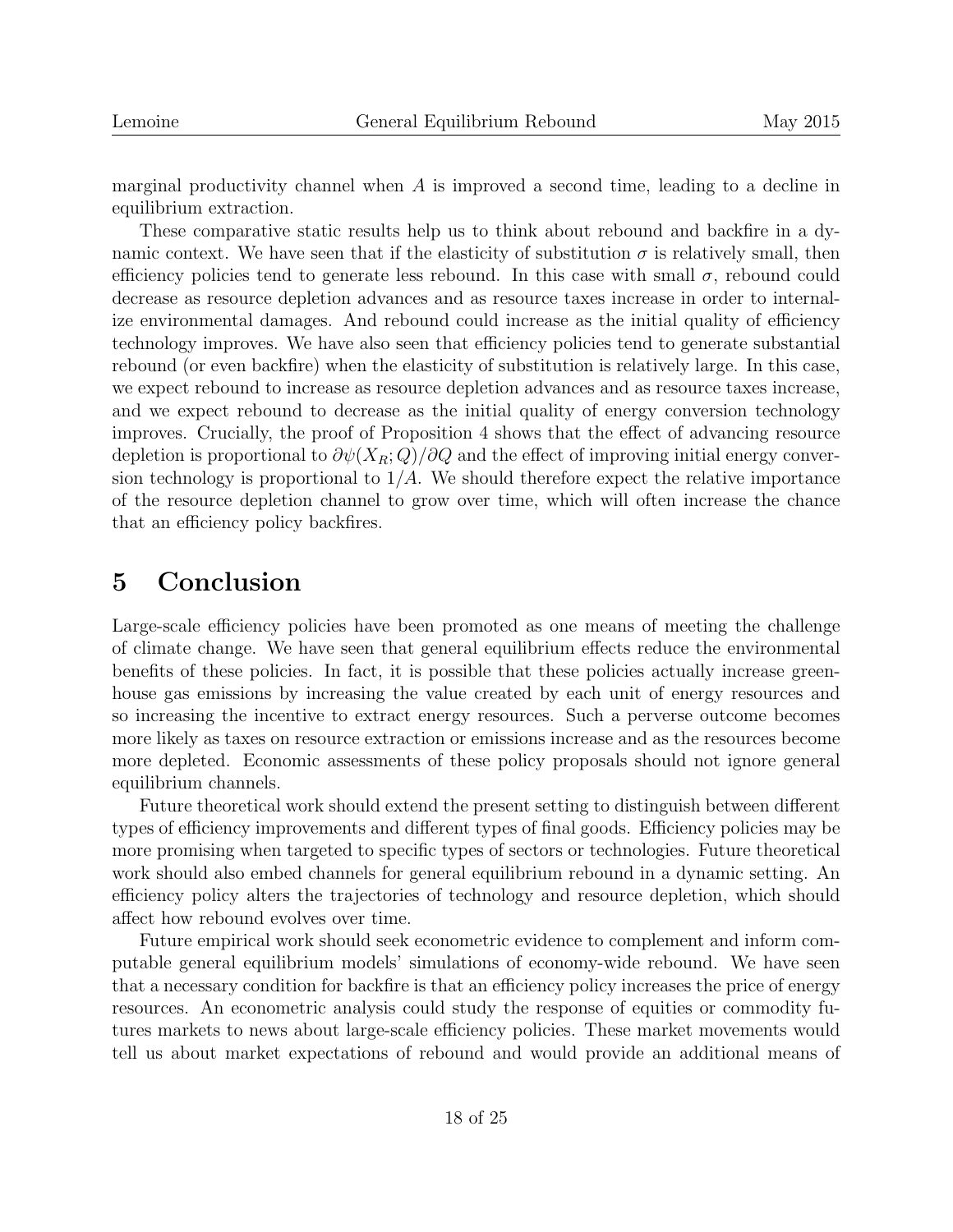disciplining computable general equilibrium models.

## First Appendix: Formal Analysis

This appendix derives the system of equations defining the equilibrium. It then analyzes the effect of an efficiency policy on resource extraction and derives the main expression for rebound. The second appendix contains proofs. Because all of the analysis relies on equilibrium relations, I save notation by often omitting the asterisk signifying equilibrium outcomes.

Consider final-good producers. The final good is the numeraire, so they receive one unit of revenue for each unit sold. They rent the non-energy input at rate  $r<sub>Y</sub>$  and buy energy services at price  $p_E$ . The representative final-good firm solves

$$
\max_{X_Y, E} \Bigg\{ \Big[ (1 - \kappa) X_Y^{\frac{\sigma - 1}{\sigma}} + \kappa E^{\frac{\sigma - 1}{\sigma}} \Big]^{\frac{\sigma}{\sigma - 1}} - r_Y X_Y - p_E E \Bigg\}.
$$

The first-order conditions are

$$
r_Y = (1 - \kappa) Y^{\frac{1}{\sigma}} X_Y^{\frac{-1}{\sigma}},
$$
  

$$
p_E = \kappa Y^{\frac{1}{\sigma}} E^{\frac{-1}{\sigma}}.
$$

Zero profits and a final-good price of 1 then imply:

$$
r_Y = \left(\frac{1 - \kappa^{\sigma} [p_E]^{1 - \sigma}}{(1 - \kappa)^{\sigma}}\right)^{\frac{1}{1 - \sigma}} \triangleq r_Y(p_E). \tag{5}
$$

Now consider producers of energy services. This sector is also competitive. Each firm buys energy resources at price  $p_R$ . It pays a tax  $t_E$  on each unit of energy services sold. The representative energy services firm's profit-maximization problem is

$$
\max_{R} \left\{ [p_E - t_E] R^{1-\alpha} A^{\alpha} - p_R R \right\}.
$$

The first-order condition for an interior solution is:

$$
p_R = (1 - \alpha) \left[ p_E - t_E \right] R^{-\alpha} A^{\alpha}.
$$
\n<sup>(6)</sup>

Now consider energy resource extraction. The equilibrium profits from developing resource pool  $k$  of unit size are:

$$
\pi_R^k = p_R - \Psi(k) - t_R
$$
  
=  $(1 - \alpha) [p_E - t_E] R^{-\alpha} A^{\alpha} - \Psi(k) - t_R$ ,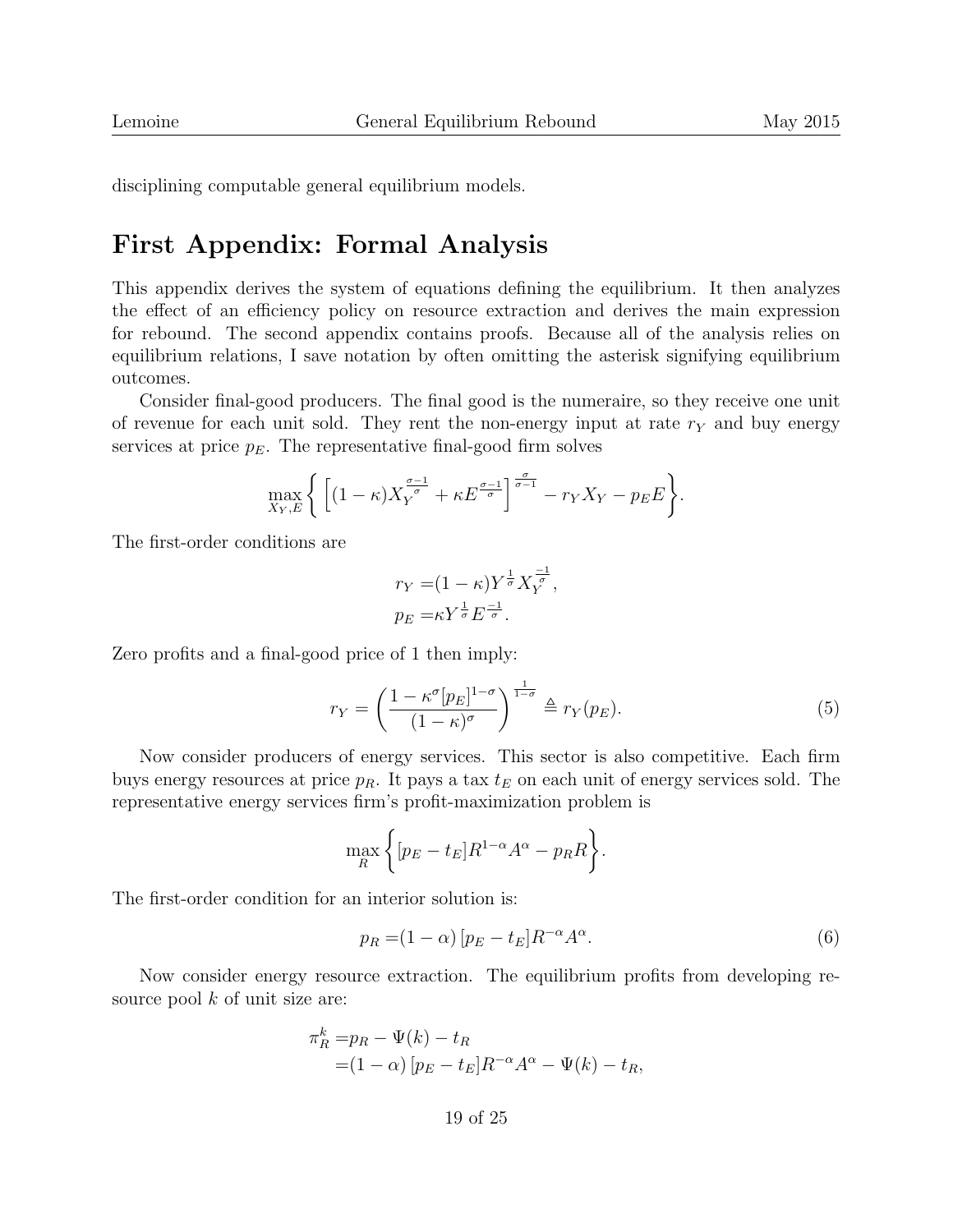where we substitute in for the equilibrium price of energy resources from the energy service producer's first-order condition. The expected profit from employing a unit of  $X$  in resource extraction is thus:

$$
\Pi_R = \underbrace{\omega (1 - \alpha) [p_E - t_E] R^{-\alpha} A^{\alpha}}_{\Pi_{R, Rev}} - \underbrace{[\omega \psi(X_R; Q) + \omega t_R]}_{\Pi_{R, Cost}}.
$$
\n(7)

Resource firms bid competitively for X, so that the equilibrium rent  $r_R$  paid to households equals  $\Pi_R$ .

I now impose market-clearing in the resource extraction, energy service, and labor-capital aggregate markets. By Walras' Law, the market for final goods must also clear. From the final-good good firm's first-order conditions, we have:

$$
E = \left[\frac{\kappa}{1 - \kappa} \frac{r_Y}{p_E}\right]^\sigma X_Y.
$$

Recall that equation (5) expresses  $r_Y$  in terms of  $p_E$ , via the final-good firm's zero-profit condition and a normalized final-good price of unity. Going forward, I write  $r_Y(p_E)$  from equation (5). Substitute into energy service demand:

$$
E = \left[\frac{\kappa}{1-\kappa}\right]^{\sigma} [p_E]^{-\sigma} [r_Y(p_E)]^{\sigma} X_Y.
$$
\n(8)

Equating energy service demand and supply yields equilibrium demand for the non-energy input to final-good production:

$$
X_Y = \left[\frac{1-\kappa}{\kappa}\right]^\sigma [p_E]^\sigma [r_Y(p_E)]^{-\sigma} R^{1-\alpha} A^\alpha. \tag{9}
$$

There are three endogenous variables in this equation:  $X_Y$ ,  $p_E$ , and  $X_R$  (via R). We need two additional relations to close the model. These are the resource constraint  $(1 = X_Y + X_R)$ and equality between the rent in the resource and non-energy sector  $(r_Y = r_R)$ .

Substituting demand for  $X<sub>Y</sub>$  from equation (9) into the resource constraint, using the expression for expected profit from resource extraction from equation (7), and recognizing that  $R = \omega X_R$ , we have the following system of equations in  $p_E$  and  $X_R$ :

$$
1 = X_R + \left[\frac{1 - \kappa}{\kappa}\right]^\sigma [p_E]^\sigma [r_Y(p_E)]^{-\sigma} (\omega X_R)^{1 - \alpha} A^{\alpha}
$$
  
\n
$$
\triangleq G_1(p_E, X_R),
$$
  
\n
$$
1 = \omega(1 - \alpha) [p_E - t_E] (\omega X_R)^{-\alpha} A^{\alpha} [r_Y(p_E)]^{-1} - \omega [\psi(X_R; Q) + t_R] [r_Y(p_E)]^{-1}
$$
  
\n
$$
\triangleq G_2(p_E, X_R).
$$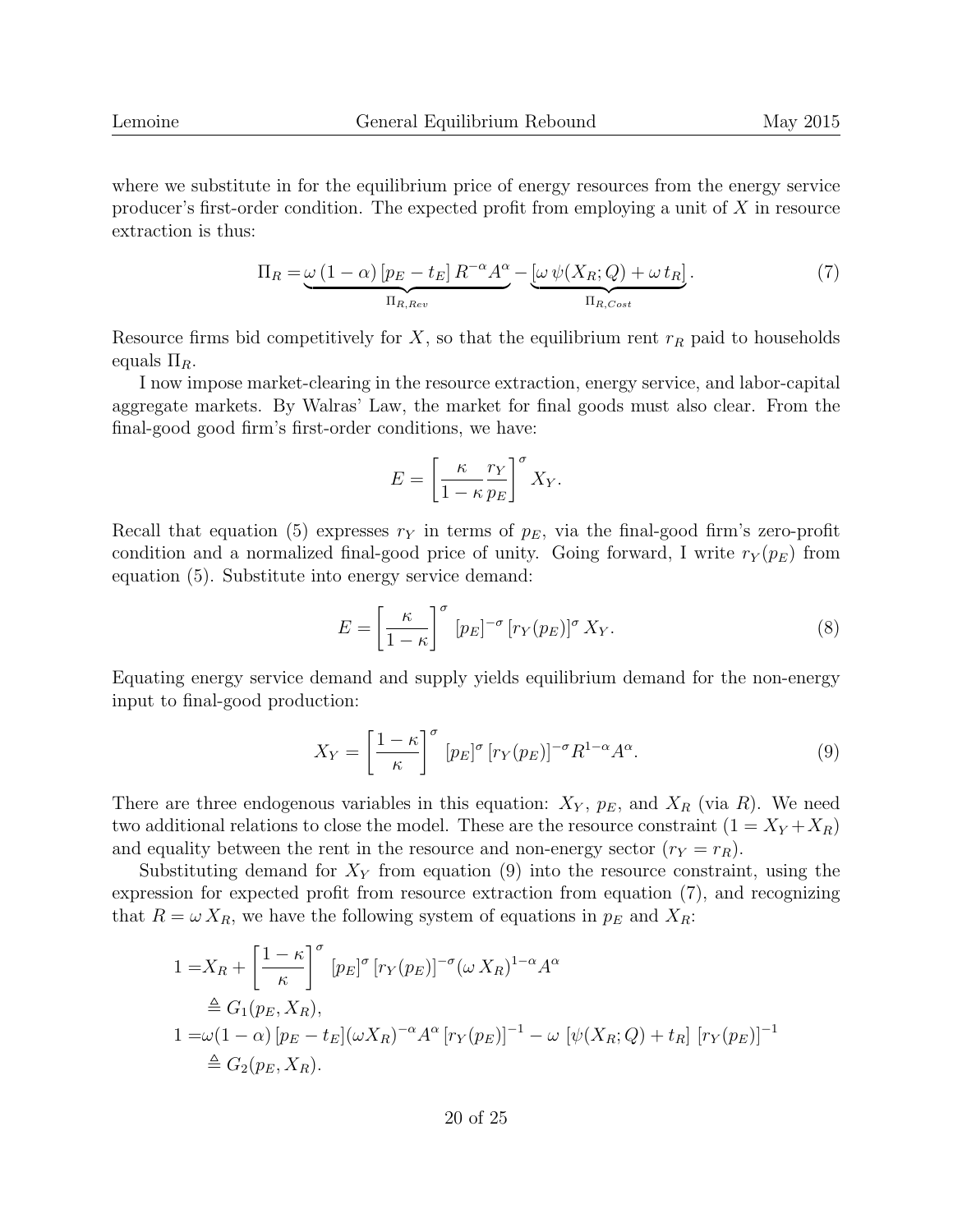The partial derivatives of each equation with respect to the endogenous variables are (where I substitute  $X^*$  from equation (9))

$$
\frac{\partial G_1}{\partial p_E} = \sigma X_Y^* [p_E]^{-1} [1 + \Theta] > 0,
$$

$$
\frac{\partial G_1}{\partial X_R} = 1 + (1 - \alpha) X_R^{-1} X_Y^* \qquad > 0,
$$

$$
\frac{\partial G_2}{\partial p_E} = [r_Y(p_E)]^{-1} p_E^{-1} \left[ \Pi_{R, Rev} \left( p_E [p_E - t_E]^{-1} + \Theta \right) - \Theta \Pi_{R, Cost} \right] > 0,
$$

$$
\frac{\partial G_2}{\partial X_R} = - \alpha X_R^{-1} \Pi_{R, Rev} [r_Y(p_E)]^{-1} - \omega \frac{\partial \psi(X_R; Q)}{\partial X_R} [r_Y(p_E)]^{-1} \qquad (0,
$$

where  $\Theta$  is defined as the negative of the elasticity of the non-energy rent with respect to the price of energy services:

$$
\Theta \triangleq -\frac{r'_Y(p_E)}{r_Y(p_E)} p_E = \frac{\kappa^{\sigma}}{[p_E]^{\sigma-1} - \kappa^{\sigma}}.
$$

Lemma 5 shows that  $\Theta > 0$ . Define the matrix

$$
G \triangleq \begin{bmatrix} \frac{\partial G_1}{\partial p_E} & \frac{\partial G_1}{\partial X_R} \\ \frac{\partial G_2}{\partial p_E} & \frac{\partial G_2}{\partial X_R} \end{bmatrix}.
$$

 $det(G)$  is  $\lt 0$ , where det refers to the determinant.

I now demonstrate the tâtonnement stability of the equilibrium. Consider a dynamic, tâtonnement-style process for describing the evolution of the economy in disequilibrium. If there is excess demand for  $X_Y$ , then let  $r_Y$  increase and  $p_E$  decrease. If  $r_R$  exceeds  $r_Y$ , then let  $X_R$  increase. In notation, we are defining the following tâtonnement-style system:

$$
\dot{p}_E = X_R + X_Y(p_E, X_R) - 1 \triangleq \hat{G}_1(p_E, X_R),
$$
  

$$
\dot{X}_R = \frac{\Pi_R(p_E, X_R)}{r_Y(p_E)} - 1 \triangleq \hat{G}_2(p_E, X_R),
$$

where dots indicate time derivatives. This system's steady state occurs at the equilibrium values, which I denote with stars. Linearizing around the steady state, we have

$$
\begin{bmatrix} \dot{p}_E \\ \dot{X}_R \end{bmatrix} \approx \begin{bmatrix} \frac{\partial \hat{G}_1}{\partial p_E} (p_E^*, X_R^*) & \frac{\partial \hat{G}_1}{\partial X_R} (p_E^*, X_R^*) \\ \frac{\partial \hat{G}_2}{\partial p_E} (p_E^*, X_R^*) & \frac{\partial \hat{G}_2}{\partial X_R} (p_E^*, X_R^*) \end{bmatrix} \begin{bmatrix} p_E - p_E^* \\ X_R - X_R^* \end{bmatrix}.
$$

Label the matrix of partial derivatives as  $\hat{G}$ . Note that each entry in the top row of  $\hat{G}$ is the negative of the corresponding entry in the matrix  $G$ , and each entry in the bottom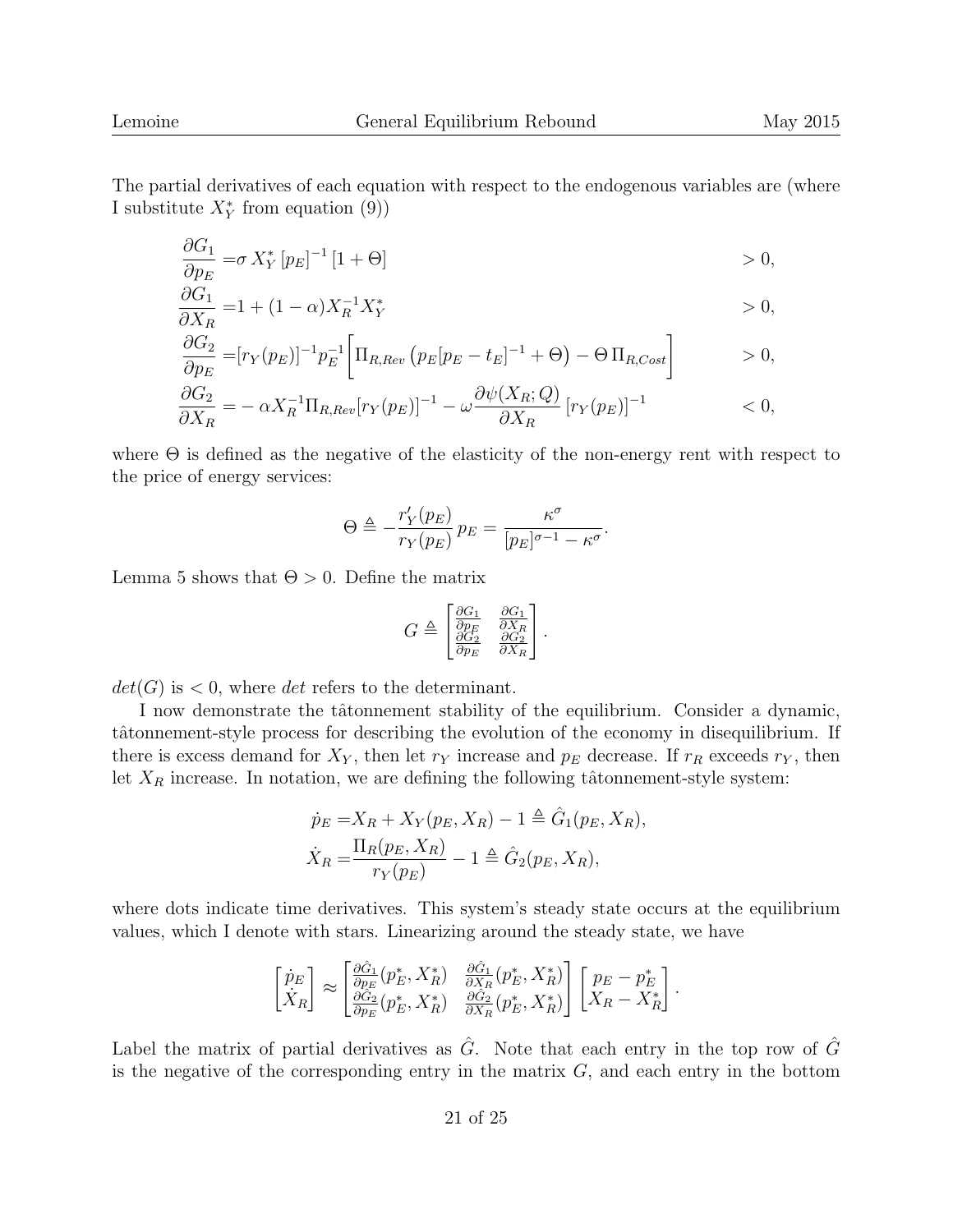row of  $\hat{G}$  is the same as the corresponding entry in G. Therefore,  $det(\hat{G}) = -det(G) > 0$ and  $tr(\hat{G}) < 0$  (where tr refers to the trace), which implies that the two eigenvalues are negative. The linearized system is globally asymptotically stable, and, by the Hartman-Grobman Theorem, the full nonlinear system is locally asymptotically stable around the equilibrium.

Using the Implicit Function Theorem, we have:

$$
\frac{dX_R^*}{dA} = -\frac{\det\left(\begin{bmatrix} \frac{\partial G_1}{\partial p_E} & \frac{\partial G_1}{\partial A} \\ \frac{\partial G_2}{\partial p_E} & \frac{\partial G_2}{\partial A} \end{bmatrix}\right)}{\det(G)}
$$
\n
$$
= \frac{X_Y \left[p_E\right]^{-1} \alpha A^{-1} \left[r_Y(p_E)\right]^{-1} \left[\Pi_{R, Rev} \left[\sigma(1+\Theta) - (p_E[p_E - t_E]^{-1} + \Theta)\right] + \Theta \Pi_{R, Cost}\right]}{-\det(G)},
$$
\n(10)

with the denominator simplifying to

$$
-det(G) = -(1-\alpha)\frac{X_Y}{X_R}p_E^{-1}[r_Y(p_E)]^{-1}\left\{\Pi_{R,Rev}\left[\sigma(1+\Theta) - (p_E[p_E - t_E]^{-1} + \Theta)\right] + \Theta \Pi_{R, Cost}\right\}
$$

$$
+\frac{X_Y}{X_R}p_E^{-1}[r_Y(p_E)]^{-1}\left\{\omega\frac{\partial\psi(X_R; Q)}{\partial X_R}\sigma[1+\Theta]X_R + \Pi_{R, Rev}\left[\sigma(1+\Theta) + \frac{X_R}{X_Y}\left(p_E[p_E - t_E]^{-1} + \Theta\right)\right] - \frac{X_R}{X_Y}\Theta \Pi_{R, Cost}\right\},\tag{11}
$$

where I have added and subtracted  $[X_Y/X_R] \Pi_{R,Rev} \sigma (1 + \Theta)$ . Combining, simplifying, and using  $X^*_Y + X^*_R = 1$  yields the expression for rebound given in the main text:

$$
rebound \triangleq 100 * \left(1 - \frac{\mathrm{d}X_R^*/\mathrm{d}A}{\frac{-\alpha}{1-\alpha}\frac{X_R^*}{A}}\right) = 100 * \left(1 + \frac{B}{\frac{\alpha}{1-\alpha}B + \frac{1}{1-\alpha}C}\right),\tag{12}
$$

where

$$
B \triangleq \Pi_{R, Rev} \left[ \sigma(1 + \Theta) - \left( \frac{p_E}{p_E - t_E} + \Theta \right) \right] + \Theta \Pi_{R, Cost},
$$
  

$$
C \triangleq \frac{1}{X_Y} \left( \frac{p_E}{p_E - t_E} \Pi_{R, Rev} + \Theta \Pi_R \right) + \omega \frac{\partial \psi(X_R; Q)}{\partial X_R} \sigma [1 + \Theta] X_R.
$$

It is clear that  $sign(B) = sign(dX_R^*/dA)$ . Because the denominator is proportional to  $-\det(G)$ , we have that  $\frac{\alpha}{1-\alpha}B + \frac{1}{1-\alpha}C > 0$ .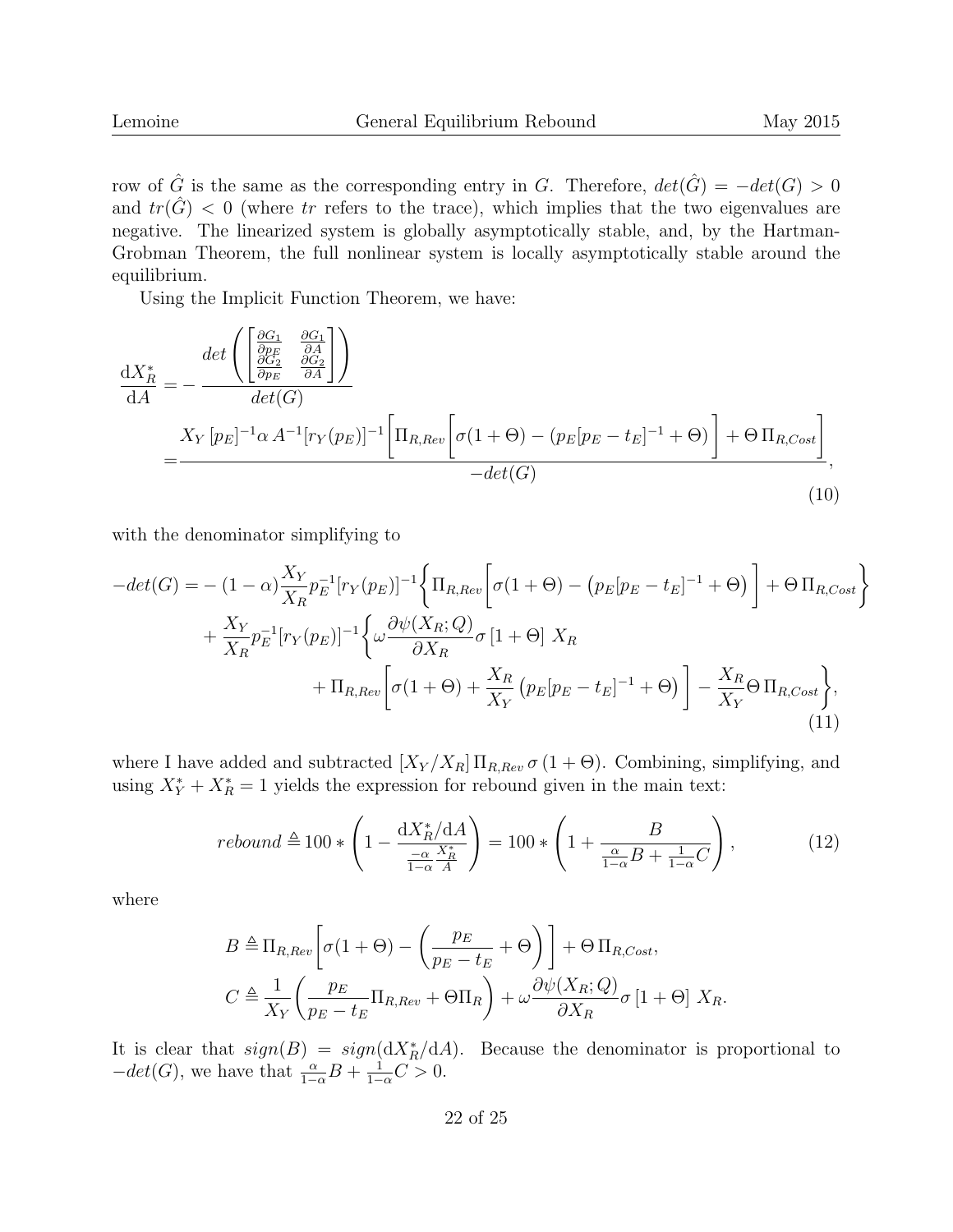# References

- Acemoglu, Daron (2010) "Theory, general equilibrium, and political economy in development economics," Journal of Economic Perspectives, Vol. 24, pp. 17–32.
- Aldy, Joseph E. (2013) "A preliminary assessment of the American Recovery and Reinvestment Act's clean energy package," Review of Environmental Economics and Policy, Vol. 7, pp. 136–155.
- Allan, Grant, Michelle Gilmartin, Peter G. McGregor, J. Kim Swales, and Karen Turner (2009) "Modelling the economy-wide rebound effect," in H. Herring and S. Sorrell eds. Energy Efficiency and Sustainable Consumption: The Rebound Effect: Palgrave MacMillan, pp. 69–98.
- Baylis, Kathy, Don Fullerton, and Daniel H. Karney (2014) "Negative leakage," Journal of the Association of Environmental and Resource Economists, Vol. 1, pp. 51–73.
- van den Bergh, Jeroen C. J. M. (2011) "Energy conservation more effective with rebound policy," Environmental and Resource Economics, Vol. 48, pp. 43–58.
- Borenstein, Severin (2013) "A microeconomic framework for evaluating energy efficiency rebound and some implications," Working Paper 19044, National Bureau of Economic Research.
- Bovenberg, A. Lans and Lawrence H. Goulder (1996) "Optimal environmental taxation in the presence of other taxes: General-equilibrium analyses," The American Economic Review, Vol. 86, pp. 985–1000.
- Bovenberg, A. Lans and Ruud A. de Mooij (1994) "Environmental levies and distortionary taxation," The American Economic Review, Vol. 84, pp. 1085–1089.
- Copeland, Brian R. and M. Scott Taylor (2004) "Trade, growth, and the environment," Journal of Economic Literature, Vol. 42, pp. 7–71.
- Dimitropoulos, John (2007) "Energy productivity improvements and the rebound effect: An overview of the state of knowledge," Energy Policy, Vol. 35, pp. 6354–6363.
- Fullerton, Don and Garth Heutel (2010) "The general equilibrium incidence of environmental mandates," American Economic Journal: Economic Policy, Vol. 2, pp. 64–89.
- Gerlagh, Reyer (2011) "Too much oil," *CESifo Economic Studies*, Vol. 57, pp. 79–102.
- Gillingham, Kenneth, Matthew J. Kotchen, David S. Rapson, and Gernot Wagner (2013) "The rebound effect is overplayed," Nature, Vol. 493, pp. 475–476.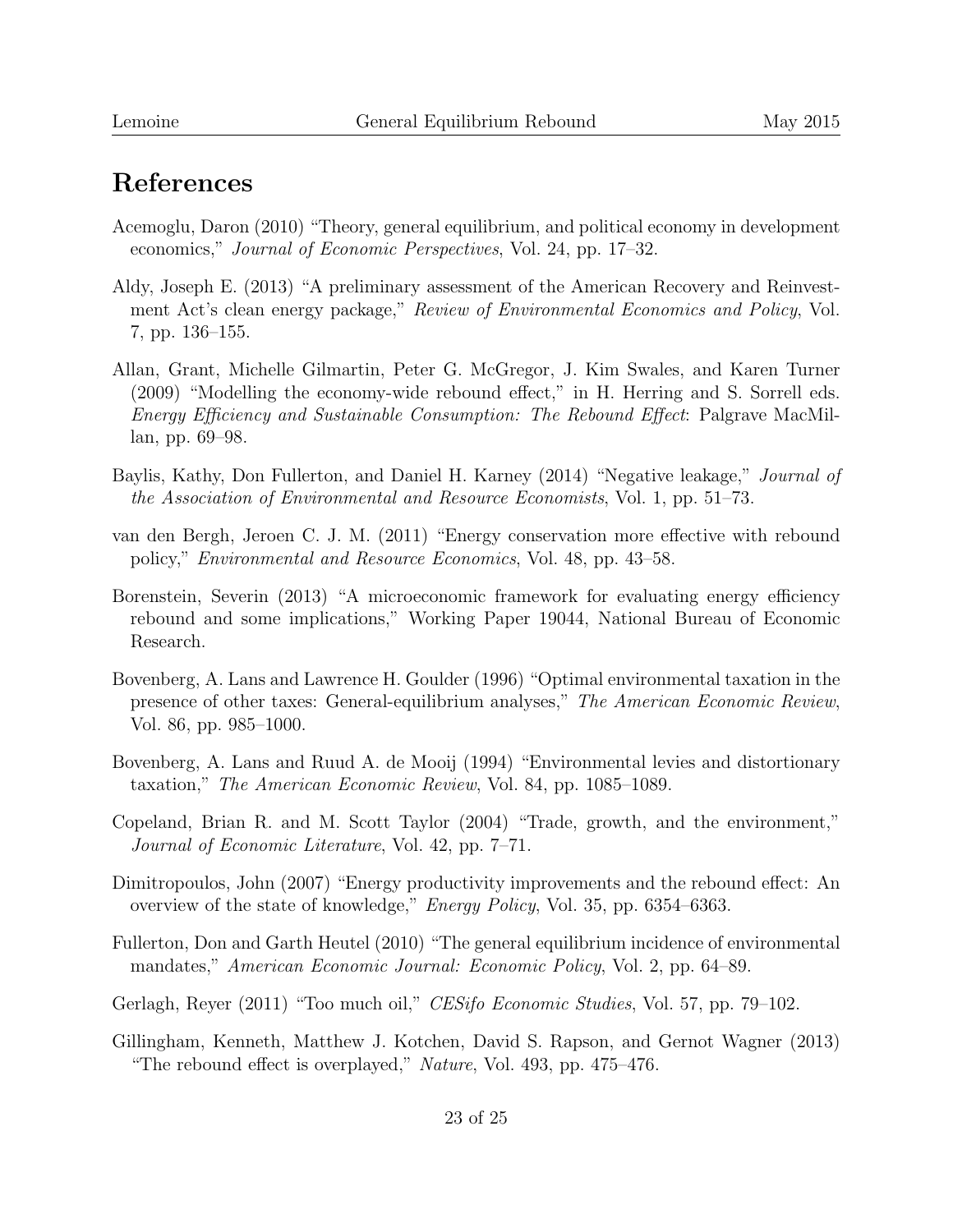- Glomsrød, Solveig and Wei Taoyuan (2005) "Coal cleaning: a viable strategy for reduced carbon emissions and improved environment in China?" Energy Policy, Vol. 33, pp. 525– 542.
- Greening, Lorna A., David L. Greene, and Carmen Difiglio (2000) "Energy efficiency and consumption—the rebound effect—a survey," Energy Policy, Vol. 28, pp. 389–401.
- Grepperud, Sverre and Ingeborg Rasmussen (2004) "A general equilibrium assessment of rebound effects," Energy Economics, Vol. 26, pp. 261–282.
- Hanley, Nick D., Peter G. McGregor, J. Kim Swales, and Karen Turner (2006) "The impact of a stimulus to energy efficiency on the economy and the environment: A regional computable general equilibrium analysis," Renewable Energy, Vol. 31, pp. 161–171.
- Hanley, Nick, Peter G. McGregor, J. Kim Swales, and Karen Turner (2009) "Do increases in energy efficiency improve environmental quality and sustainability?" Ecological Economics, Vol. 68, pp. 692–709.
- Heal, Geoffrey (1976) "The relationship between price and extraction cost for a resource with a backstop technology," The Bell Journal of Economics, Vol. 7, pp. 371–378.
- Helfand, Gloria E. (1991) "Standards versus standards: The effects of different pollution restrictions," American Economic Review, Vol. 81, pp. 622–634.
- Holland, Stephen P., Jonathan E. Hughes, and Christopher R. Knittel (2009) "Greenhouse gas reductions under Low Carbon Fuel Standards?" American Economic Journal: Economic Policy, Vol. 1, pp. 106–146.
- Jevons, William Stanley (1865) The Coal Question: An Inquiry Concerning the Progress of the Nation, and the Probable Exhaustion of Our Coal-Mines, New York: A.M. Kelley (1965), third (revised) edition.
- Lemoine, Derek (2013) "Escape from third-best: Rating emissions for intensity standards," Working Paper 12-03, University of Arizona.
- Saunders, Harry D. (1992) "The Khazzoom-Brookes postulate and neoclassical growth," The Energy Journal, Vol. 13, pp. 131–148.
- (2000) "A view from the macro side: rebound, backfire, and Khazzoom-Brookes," Energy Policy, Vol. 28, pp. 439–449.
- Semboja, Haji Hatibu Haji (1994) "The effects of an increase in energy efficiency on the Kenya economy," Energy Policy, Vol. 22, pp. 217–225.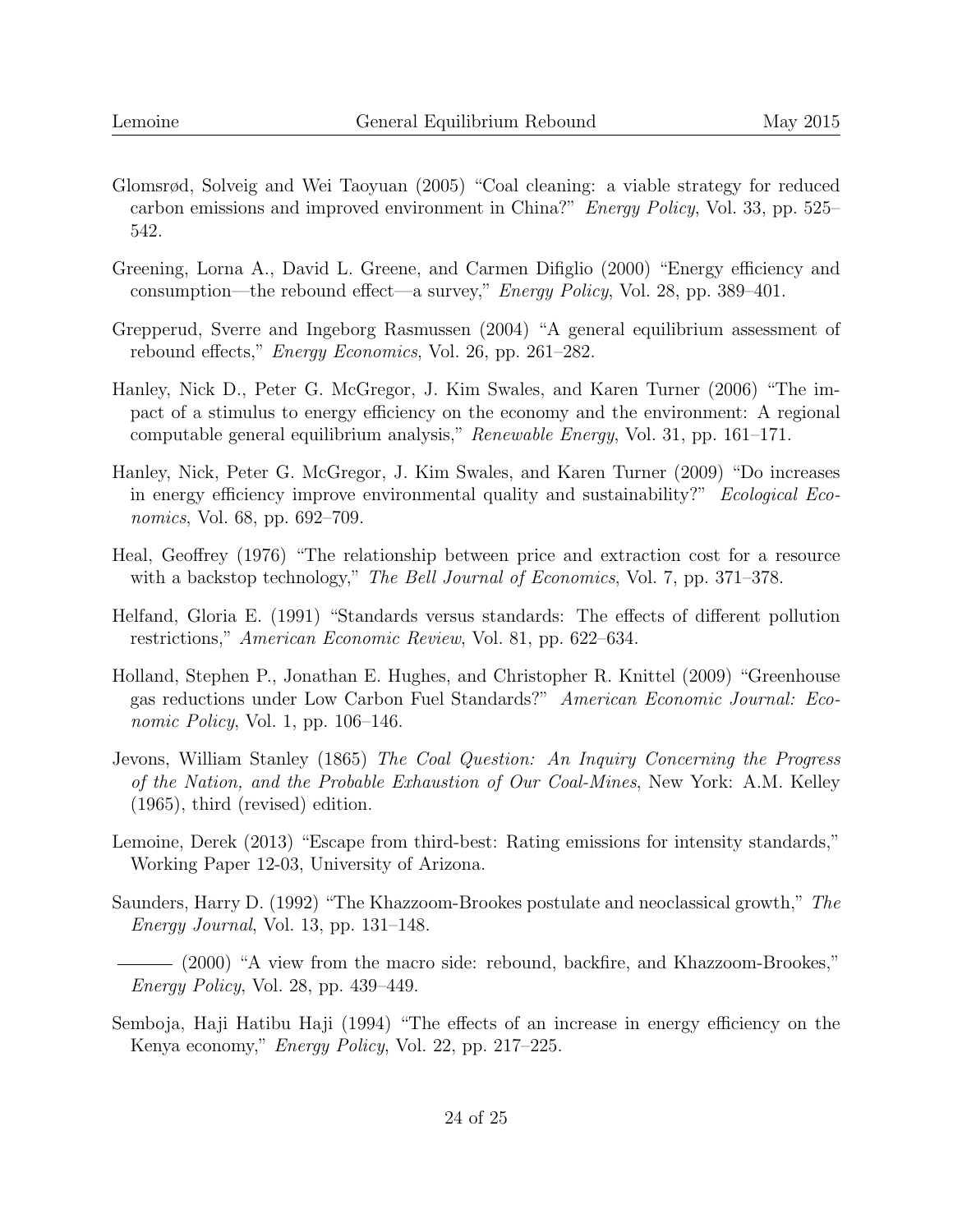- Sinn, Hans-Werner (2008) "Public policies against global warming: a supply side approach," International Tax and Public Finance, Vol. 15, pp. 360–394.
- Solow, Robert M. and Frederic Y. Wan (1976) "Extraction costs in the theory of exhaustible resources," The Bell Journal of Economics, Vol. 7, pp. 359–370.
- Sorrell, Steve and John Dimitropoulos (2008) "The rebound effect: Microeconomic definitions, limitations and extensions," Ecological Economics, Vol. 65, pp. 636–649.
- Sorrell, Steve, John Dimitropoulos, and Matt Sommerville (2009) "Empirical estimates of the direct rebound effect: A review," Energy Policy, Vol. 37, pp. 1356–1371.
- Turner, Karen (2009) "Negative rebound and disinvestment effects in response to an improvement in energy efficiency in the UK economy," *Energy Economics*, Vol. 31, pp. 648–666.
- (2013) ""Rebound" effects from increased energy efficiency: A time to pause and reflect," Energy Journal, Vol. 34, pp. 25–42.
- Wei, Taoyuan (2007) "Impact of energy efficiency gains on output and energy use with Cobb-Douglas production function," Energy Policy, Vol. 35, pp. 2023–2030.
	- $(2010)$  "A general equilibrium view of global rebound effects," *Energy Economics*, Vol. 32, pp. 661–672.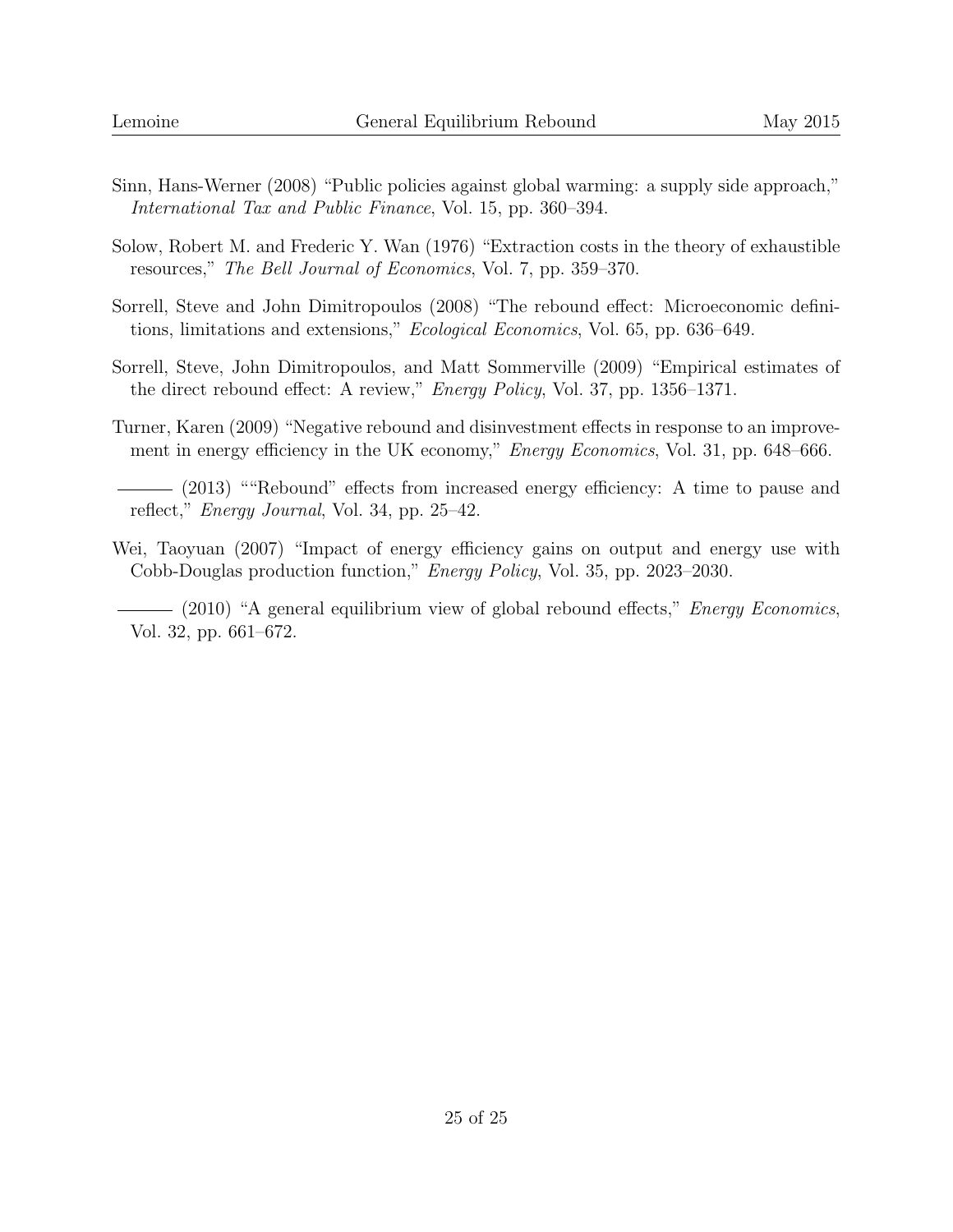### Second Appendix: Proofs

The following lemma establishes signs and relationships useful in the proofs and analysis.

**Lemma 5.** Assume that  $X_Y, E > 0$ .

- 1.  $r'_Y(p_E) < 0$
- 2.  $\Theta > 0$
- 3.  $\partial \Theta / \partial \sigma = \Theta \left[ 1 + \Theta \right] \ln \left( \frac{\kappa}{p_E} \right)$
- 4.  $\partial \Theta / \partial p_E = (1 \sigma) [p_E]^{-1} \Theta [1 + \Theta]$

*Proof.* Using the definition of  $r_Y(p_E)$  in equation (5), we have

$$
r'_Y(p_E) = -\frac{\kappa^{\sigma}}{(1-\kappa)^{\sigma}}[p_E]^{-\sigma}[r_Y(p_E)]^{\sigma} < 0.
$$

This establishes the first part of the lemma. It also implies  $\Theta > 0$ , which establishes the second part of the lemma.

Differentiate the definition of  $\Theta$ , using the expression for  $r_Y(p_E)$  in equation (5):

$$
\frac{\partial \Theta}{\partial \sigma} = \frac{\left[p_E\right]^{\sigma - 1} \kappa^{\sigma} \ln\left(\frac{\kappa}{p_E}\right)}{\left(\left[p_E\right]^{\sigma - 1} - \kappa^{\sigma}\right)^2} = \Theta \left[1 + \Theta\right] \ln\left(\frac{\kappa}{p_E}\right).
$$

This establishes the third part of the lemma.

Differentiating  $\Theta$  with respect to  $p_E$  and substituting, we have

$$
\frac{\partial \Theta}{\partial p_E} = (1 - \sigma) \frac{[p_E]^{\sigma - 2} \kappa^{\sigma}}{([p_E]^{\sigma - 1} - \kappa^{\sigma})} = (1 - \sigma) \frac{[p_E]^{\sigma - 2}}{[p_E]^{\sigma - 1} - \kappa^{\sigma}} \Theta = (1 - \sigma) [p_E]^{-1} \Theta [1 + \Theta].
$$

This establishes the final part of the lemma.

 $\Box$ 

#### Proof of Proposition 1

First, add and subtract  $B$  from the denominator in expression  $(12)$  to obtain:

$$
rebound = 100 * \left(1 - \frac{B}{B - D}\right),
$$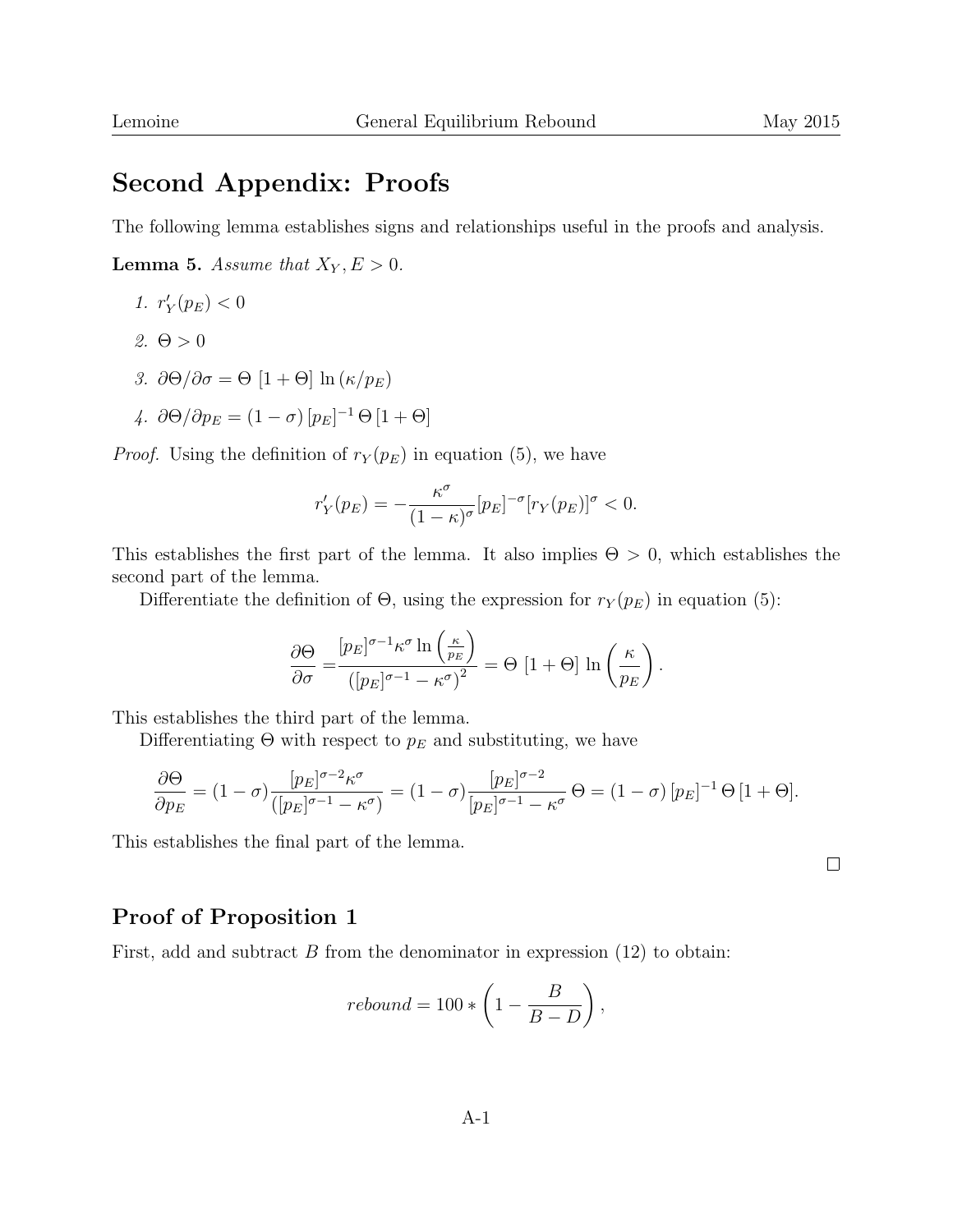where  $B$  is as before and

$$
D \triangleq \frac{1}{1-\alpha} \Pi_{R, Rev} \left[ \sigma(1+\Theta) + \frac{X_R}{X_Y} \left( \frac{p_E}{p_E - t_E} + \Theta \right) \right] + \frac{1}{1-\alpha} \omega \frac{\partial \psi(X_R; Q)}{\partial X_R} \sigma \left[ 1+\Theta \right] X_R - \frac{1}{1-\alpha} \frac{X_R}{X_Y} \Theta \Pi_{R, Cost}.
$$

Because  $\Pi_{R,Rev} - \Pi_{R, Cost} = \Pi_R > 0$ , we have that  $D > 0$ . And because  $B - D$  is proportional to  $det(G)$ , we have that  $B - D < 0$ .

Now assume that rebound is weakly negative. In that case,  $dX_R^*/dA = -\frac{\alpha}{1-\alpha}X_R/A < 0$ , which implies  $B < 0$ . By the expression for rebound, it also must be true that  $B/[B-D] \geq 1$ , which implies that  $B \leq B - D < 0$ . But we know that  $D > 0$ , which implies that  $B - D < B$ . This is a contradiction. Therefore, rebound is strictly positive.

#### Proof of Proposition 2

From equation (10), we have that

$$
\frac{\mathrm{d}X_R^*}{\mathrm{d}A} \propto \Pi_{R,Rev} \left[ \sigma(1 + \Theta) - \left( p_E [p_E - t_E]^{-1} + \Theta \right) \right] + \Theta \Pi_{R, Cost}.
$$
\n(13)

This is positive if

$$
\sigma \ge \frac{\frac{p_E}{p_E - t_E} + \Theta}{1 + \Theta} \triangleq D.
$$

The right-hand side is  $\langle 1 \text{ if } t_E \leq 0$ , in which case  $\frac{dX_R^*}{dA} > 0$  for all  $\sigma \geq 1$ . As  $\sigma \to 0$ ,  $dX_R^*/dA < 0$  because  $\Pi_{R,Rev} > \Pi_{R, Cost}$ . Because the above expression is continuous in  $\sigma$ , some  $\sigma > 0$  must be a root.

Differentiate equation (13) with respect to  $\sigma$ , holding the initial equilibrium fixed:

$$
[1 + \Theta] \Pi_{R, Rev} + \frac{\partial \Theta}{\partial \sigma} [\Pi_{R, Rev} \sigma - \Pi_R]. \qquad (14)
$$

Assume that there is more than one  $\sigma$  that is a root of equation (13). Because  $dX_R^*/dA$ is continuous in  $\sigma$  for  $\sigma \in (0, D)$  and switches sign between the interval's endpoints, there must be at least three roots. From equation (13), the following must hold at a root:

$$
\Pi_{R,Rev} \sigma - \Pi_R = \Pi_{R, Rev} \left( \frac{p_E}{p_E - t_E} - \sigma \right) \Theta^{-1}.
$$
\n(15)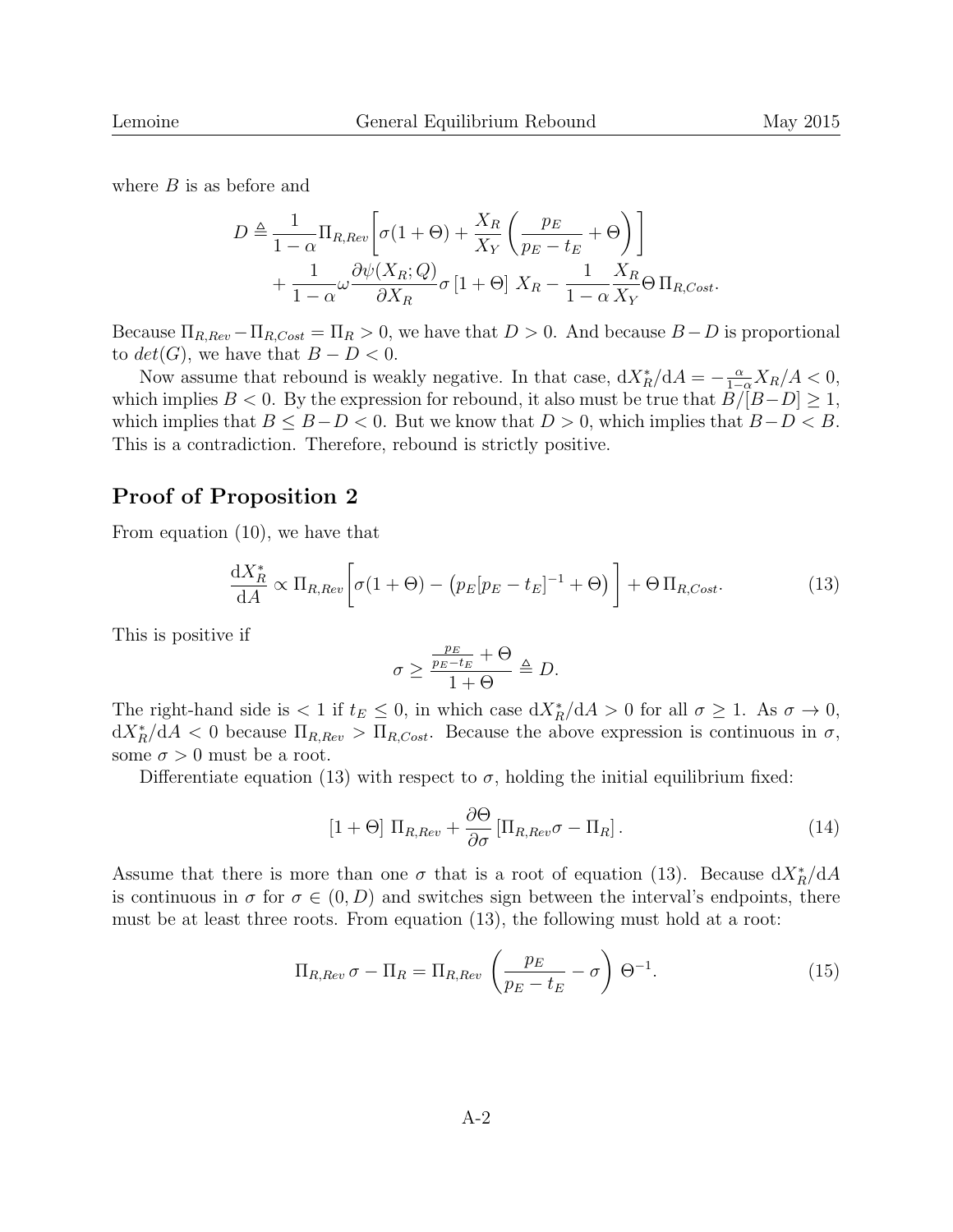Equation (14) must be positive at the largest and smallest roots and negative at the secondsmallest root. It is positive at a root if and only if:

$$
[1 + \Theta] \Pi_{R, Rev} > -\frac{\partial \Theta}{\partial \sigma} [\Pi_{R, Rev} \sigma - \Pi_R] = -\frac{\partial \Theta}{\partial \sigma} \Pi_{R, Rev} \left( \frac{p_E}{p_E - t_E} - \sigma \right) \Theta^{-1}
$$
  
\n
$$
\Leftrightarrow [1 + \Theta] \Pi_{R, Rev} > -\Theta[1 + \Theta] \ln \left( \frac{\kappa}{p_E} \right) \Pi_{R, Rev} \left( \frac{p_E}{p_E - t_E} - \sigma \right) \Theta^{-1}
$$
  
\n
$$
\Leftrightarrow 1 > -\ln \left( \frac{\kappa}{p_E} \right) \left( \frac{p_E}{p_E - t_E} - \sigma \right),
$$
\n(16)

where the first line's equality substitutes the condition from equation (15) that must hold at a root and where the second line substitutes the explicit expression for  $\partial\Theta/\partial\sigma$  from Lemma 5.

If  $p_E < \kappa$ , then the right-hand side of inequality (16) is monotonically increasing in  $\sigma$ . If inequality (16) does not hold at some root, then it cannot hold at any larger root. The inequality must not hold at the second-smallest root. Therefore equation (14) is negative at the largest root. But this contradicts the requirement that equation (14) be positive at the largest root (because  $dX_R^*/dA$  is positive for  $\sigma$  sufficiently large). Therefore, the  $\sigma$  that is a root of equation (13) is unique when  $p_E < \kappa$ .

If  $p_E > \kappa$ , then the right-hand side of inequality (16) is monotonically decreasing in  $\sigma$ . If inequality (16) holds at some root, then it holds at all larger roots. The inequality must hold at the smallest root, because  $dX_R^*/dA$  is negative for  $\sigma$  sufficiently small. Therefore equation (14) is positive at all roots. But this contradicts the requirement that equation (14) be negative at the second-smallest root. Therefore, the  $\sigma$  that is a root of equation (13) is unique when  $p_E > \kappa$ .

If  $p_E = \kappa$ , then the right-hand side of inequality (16) is zero for all  $\sigma$ . This contradicts the requirement that equation (14) be negative at the second-smallest root. Therefore, the  $\sigma$  that is a root of equation (13) is unique when  $p_E = \kappa$ .

Combining these results, we have that, for a given equilibrium z, there exists  $\hat{\sigma}_z > 0$  such that  $dX_R^*/dA > 0$  if and only if  $\sigma > \hat{\sigma}_z$  and such that  $\hat{\sigma}_z < 1$  if  $t_E \leq 0$ .

#### Proof of Proposition 3

Using the Implicit Function Theorem, we have:

$$
\frac{\mathrm{d}p_E^*}{\mathrm{d}A} = -\frac{\det\left(\begin{bmatrix} \frac{\partial G_1}{\partial A} & \frac{\partial G_1}{\partial X_R} \\ \frac{\partial G_2}{\partial A} & \frac{\partial G_2}{\partial X_R} \end{bmatrix}\right)}{\det(G)} < 0.
$$

The sign follows from previous results and from recognizing that each partial derivative with respect to A is positive. From equation (5) and Lemma 5, we know that  $r_Y^*$  must move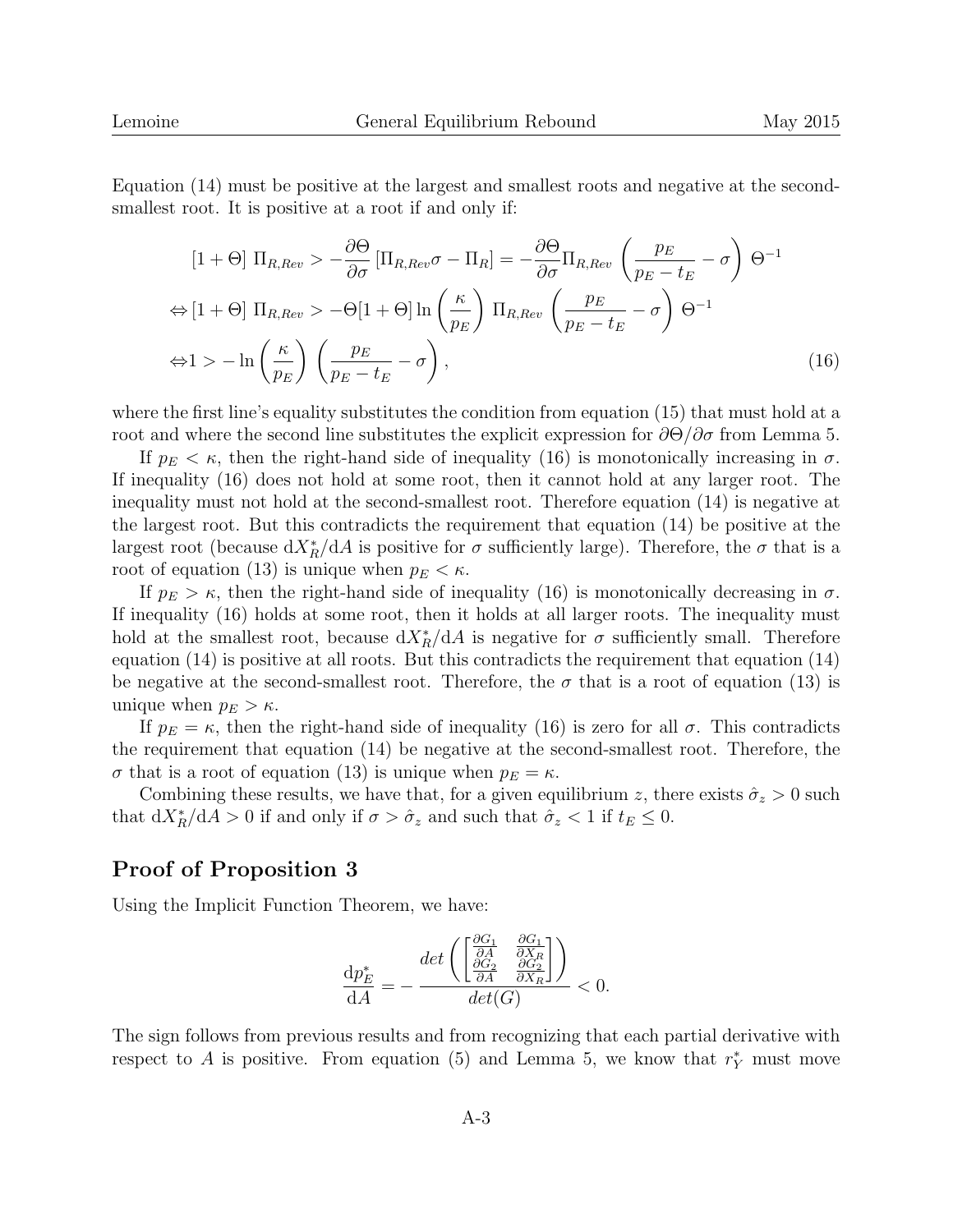opposite to  $p_E^*$ , which implies that  $\frac{dr_Y}{dA} > 0$ . And from household indifference, we know that  $r_R^*$  and  $r_Y^*$  move together, which implies that  $dr_R^*/dA > 0$ .

Now consider  $dp_R^*/dA$ . Differentiate equation (6), factor out common positive terms, and simplify (omitting asterisks for equilibrium outcomes):

$$
\frac{dp_R}{dA} = \alpha (1 - \alpha) [p_E - \tau_E] (\omega X_R)^{-\alpha} A^{\alpha - 1}
$$
  
+  $(1 - \alpha) (\omega X_R)^{-\alpha} A^{\alpha} \frac{dp_E}{dA} - \alpha (1 - \alpha) [p_E - \tau_E] \omega^{-\alpha} A^{\alpha} X_R^{-\alpha - 1} \frac{dX_R}{dA}$   
 $\propto \left(1 + \frac{X_R}{X_Y}\right) \frac{p_E - \tau_E}{p_E} \Theta \Pi_R + X_R \omega \frac{\partial \psi(X_R; Q)}{\partial X_R} \left(\sigma [1 + \Theta] \frac{p_E - \tau_E}{p_E} - 1\right) \triangleq F(\sigma).$  (17)

From equation (10),  $dX_R^*/dA \geq 0$  if and only if

$$
\sigma \ge \frac{\frac{p_E}{p_E - \tau_E} + \Theta \left( 1 - \frac{\Pi_{R,Cost}}{\Pi_{R,Rev}} \right)}{1 + \Theta}.
$$

Substitute into (17) to find that:

$$
F(\sigma)|_{\sigma \geq \hat{\sigma}} \geq \frac{p_E - \tau_E}{p_E} \Theta \left[ \left( 1 + \frac{X_R}{X_Y} \right) \Pi_R + X_R \omega \frac{\partial \psi(X_R; Q)}{\partial X_R} \left( 1 - \frac{\Pi_{R, Cost}}{\Pi_{R, Rev}} \right) \right].
$$

This is positive, because  $\Pi_{R,Rev} > \Pi_{R, Cost}$  at any equilibrium with  $X_R > 0$ . We therefore have that  $dX_R^*/dA > 0$  implies  $dp_R^*/dA > 0$ .

#### Proof of Proposition 4

Rewrite  $B$  and  $C$  from equation (12) as follows:

$$
B = \underbrace{\sigma(1+\Theta)\prod_{R, Rev}}_{B_1} - \underbrace{\left(\frac{p_E}{p_E - t_E}\prod_{R, Rev} + \Theta\prod_{R}\right)}_{B_2},
$$
  

$$
C = \frac{1}{X_Y}B_2 + \omega \frac{\partial \psi(X_R; Q)}{\partial X_R} \sigma [1+\Theta] X_R.
$$

Using these forms, differentiate equation  $(12)$  with respect to some parameter z:

$$
\frac{\mathrm{d} \text{rebound}}{\mathrm{d} z} \propto \left( \frac{\alpha}{1-\alpha} B + \frac{1}{1-\alpha} C \right) \left( \frac{\mathrm{d} B_1}{\mathrm{d} z} - \frac{\mathrm{d} B_2}{\mathrm{d} z} \right) - (B_1 - B_2) \left( \frac{\alpha}{1-\alpha} \frac{\mathrm{d} B}{\mathrm{d} z} + \frac{1}{1-\alpha} \frac{\mathrm{d} C}{\mathrm{d} z} \right).
$$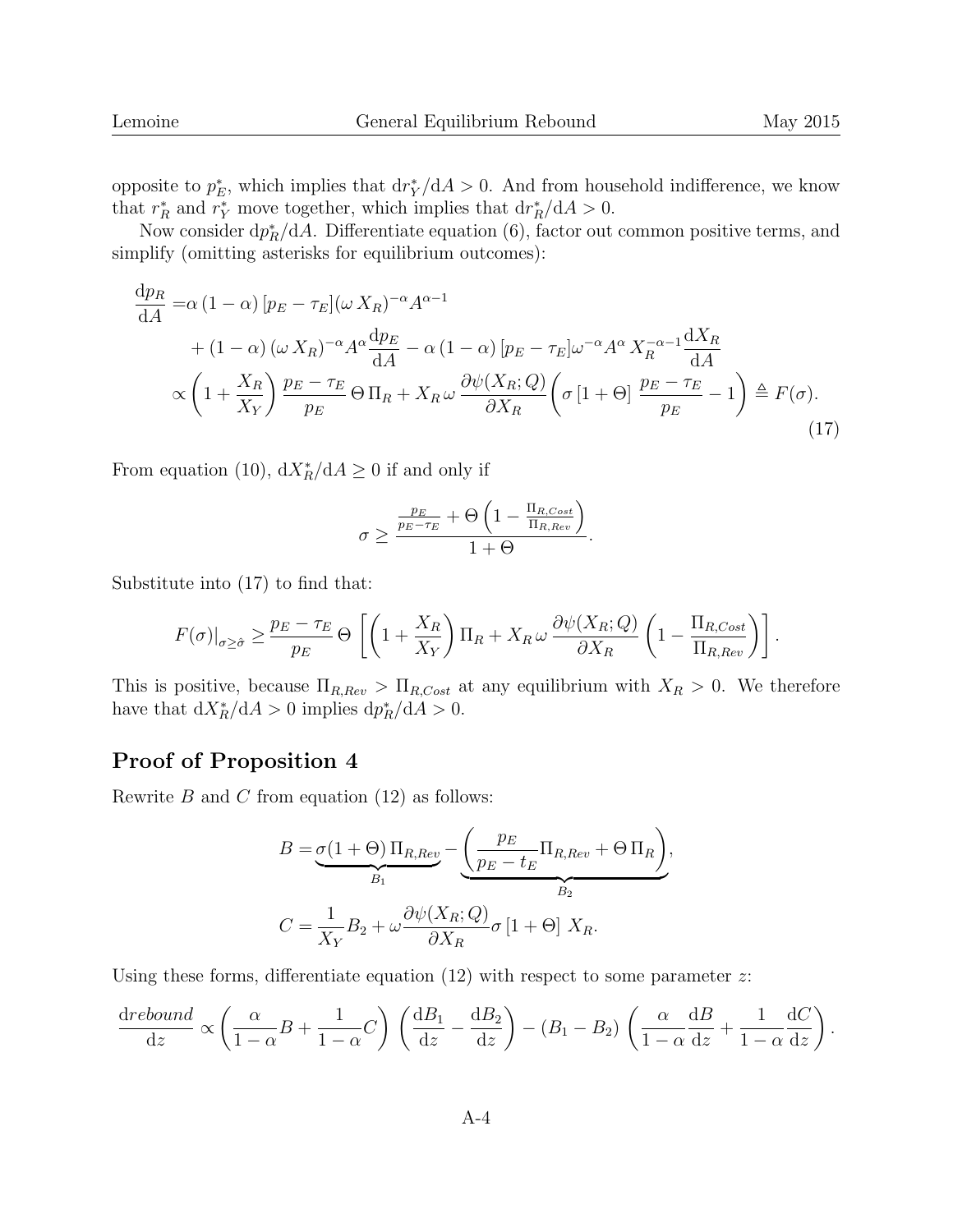At  $\sigma = \hat{\sigma}$ , we know that  $B_1 = B_2$ . We also know that  $\frac{\alpha}{1-\alpha}B + \frac{1}{1-\alpha}C > 0$ . Evaluated at  $\sigma = \hat{\sigma}$  and factoring out the positive term, the derivative is proportional to

$$
\frac{\mathrm{d}rebound}{\mathrm{d}z}\Big|_{\sigma=\hat{\sigma}} \propto \frac{\mathrm{d}B_1}{\mathrm{d}z} - \frac{\mathrm{d}B_2}{\mathrm{d}z}
$$
\n
$$
= \left[\frac{\partial B_1}{\partial z} + \frac{\partial B_1}{\partial p_E}\frac{\mathrm{d}p_E}{\mathrm{d}z} + \frac{\partial B_1}{\partial X_R}\frac{\mathrm{d}X_R}{\mathrm{d}z}\right] - \left[\frac{\partial B_2}{\partial z} + \frac{\partial B_2}{\partial p_E}\frac{\mathrm{d}p_E}{\mathrm{d}z} + \frac{\partial B_2}{\partial X_R}\frac{\mathrm{d}X_R}{\mathrm{d}z}\right].
$$

Begin by considering the derivative with respect to  $Q$  (i.e., set  $z = Q$ ). Substituting into the previous expression, we have:

$$
\frac{\text{drebound}}{\text{d}Q}\Big|_{\sigma=\hat{\sigma}} \propto \Theta \omega \frac{\partial \psi(X_R; Q)}{\partial Q} \n+ \sigma \prod_{R, Rev} \left[ \frac{\partial \Theta}{\partial p_E} + \frac{1 + \Theta}{p_E - t_E} \right] \frac{\text{d}p_E}{\text{d}Q} - \left[ \frac{1 + \Theta}{p_E - t_E} \prod_{R, Rev} + \frac{\partial \Theta}{\partial p_E} \prod_R \right] \frac{\text{d}p_E}{\text{d}Q} \n- \frac{\alpha}{X_R} \sigma (1 + \Theta) \prod_{R, Rev} \frac{\text{d}X_R}{\text{d}Q} + \frac{\alpha}{X_R} \left( \frac{p_E}{p_E - t_E} + \Theta \right) \prod_{R, Rev} \frac{\text{d}X_R}{\text{d}Q} \n+ \Theta \omega \frac{\partial \psi(X_R; Q)}{\partial X_R} \frac{\text{d}X_R}{\text{d}Q}.
$$

Substitute for  $dp_E/dQ$  and  $dX_R/dQ$  using the Implicit Function Theorem and factor  $-\frac{\partial G_2}{\partial Q}$ ∂Q 1  $\frac{1}{-det(G)}$ :

$$
\frac{\text{drebound}}{\text{d}Q}\Big|_{\sigma=\hat{\sigma}} \propto \frac{-\text{det}(G)}{-\partial G_2/\partial Q} \Theta \omega \frac{\partial \psi(X_R; Q)}{\partial Q} \n+ \left\{\sigma \Pi_{R, Rev} \left[\frac{\partial \Theta}{\partial p_E} + \frac{1 + \Theta}{p_E - t_E}\right] - \left[\frac{1 + \Theta}{p_E - t_E} \Pi_{R, Rev} + \frac{\partial \Theta}{\partial p_E} \Pi_R\right] \right\} \frac{\partial G_1}{\partial X_R} \n- \left\{-\frac{\alpha}{X_R} \sigma (1 + \Theta) \Pi_{R, Rev} + \frac{\alpha}{X_R} \left(\frac{p_E}{p_E - t_E} + \Theta\right) \Pi_{R, Rev} \right\} \frac{\partial G_1}{\partial p_E} \n- \Theta \omega \frac{\partial \psi(X_R; Q)}{\partial X_R} \frac{\partial G_1}{\partial p_E}.
$$
\n(18)

Cancel terms on the first line, substitute for  $\partial \Theta / \partial p_E$  from Lemma 5, and factor  $[1 + \Theta] / p_E$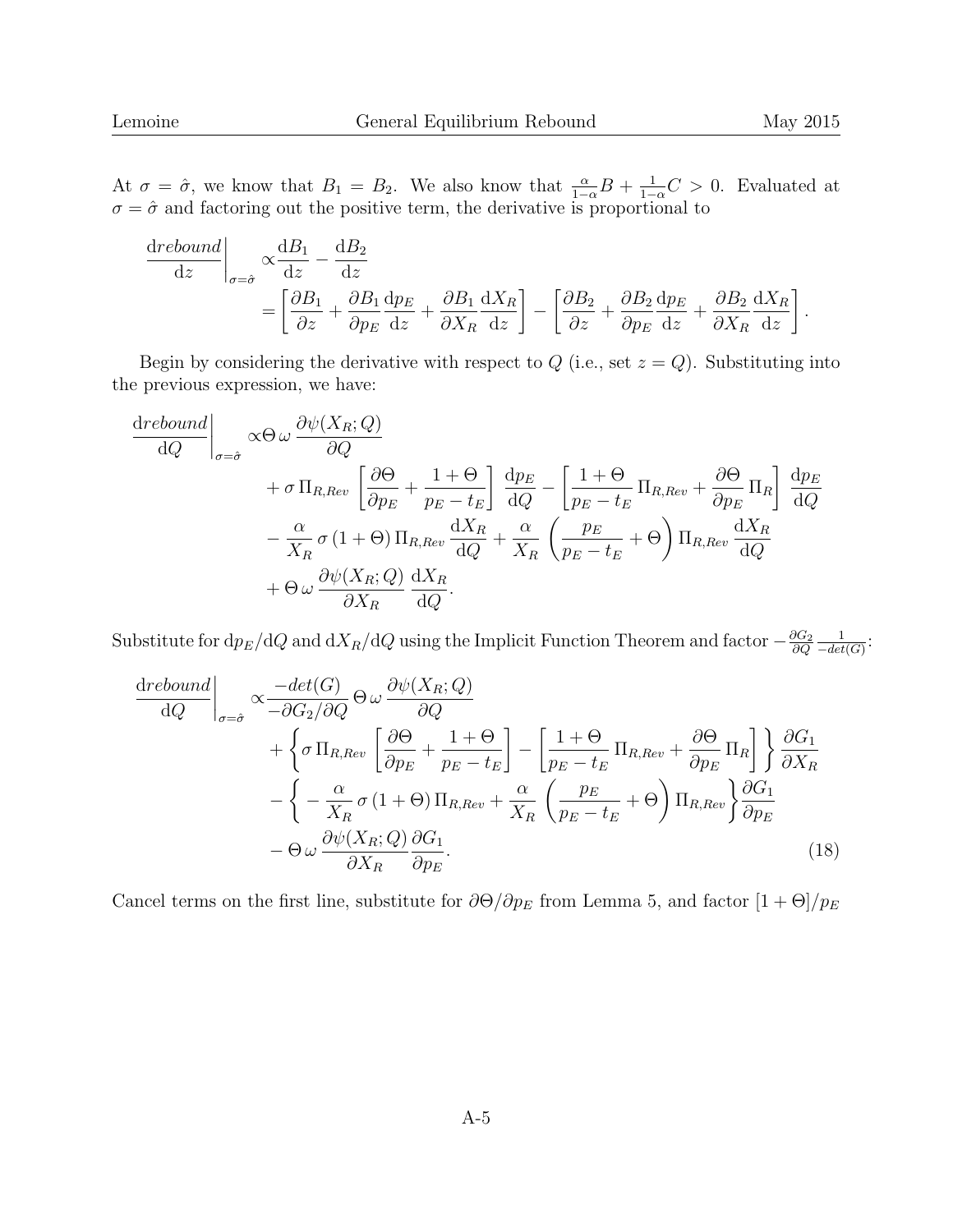to obtain:

$$
\frac{\text{drebound}}{\text{d}Q}\Big|_{\sigma=\hat{\sigma}} \propto -\det(G) \frac{\Theta}{1+\Theta} p_E r(p_E)
$$
  
-( $\sigma$  - 1)  $\Pi_{R, Rev} \Big\{ \sigma \Theta - \Big( \frac{p_E}{p_E - t_E} + \Theta \Big) \Big\} [1 + (1 - \alpha) X_R^{-1} X_Y ]$   
+  $\Theta \Pi_{R, Cost} \Big\{ 1 + (1 - \alpha) X_R^{-1} X_Y - \sigma [1 + X_R^{-1} X_Y] \Big\}$   
+  $\sigma \alpha \frac{X_Y}{X_R} \Big[ \Pi_{R, Rev} \Big\{ \sigma (1+\Theta) - \Big( \frac{p_E}{p_E - t_E} + \Theta \Big) \Big\} + \Theta \Pi_{R, Cost} \Big] \Big\}$   
=  $\Theta \omega \frac{\partial \psi(X_R; Q)}{\partial X_R} \sigma X_Y.$ 

The second-to-last line is zero at  $\sigma=\hat{\sigma}.$  Rearrange as

$$
\frac{\text{drebound}}{\text{d}Q}\Big|_{\sigma=\hat{\sigma}} \propto -\det(G) \frac{\Theta}{1+\Theta} p_E r(p_E)
$$
\n
$$
- (\sigma - 1) \left[ \Pi_{R,Rev} \left\{ \sigma \Theta - \left( \frac{p_E}{p_E - t_E} + \Theta \right) \right\} + \Theta \Pi_{R, Cost} \right] \left[ 1 + X_R^{-1} X_Y \right]
$$
\n
$$
- \alpha X_R^{-1} X_Y \left[ \Pi_{R, Rev} \left\{ \sigma \Theta - \left( \frac{p_E}{p_E - t_E} + \Theta \right) \right\} + \Theta \Pi_{R, Cost} \right]
$$
\n
$$
+ \alpha X_R^{-1} X_Y \sigma \Pi_{R, Rev} \left\{ \sigma \Theta - \left( \frac{p_E}{p_E - t_E} + \Theta \right) \right\}
$$
\n
$$
- \Theta \omega \frac{\partial \psi(X_R; Q)}{\partial X_R} \sigma X_Y.
$$

Note that, at  $\sigma=\hat{\sigma},$ 

$$
\Pi_{R,Rev} \left\{ \sigma \Theta - \left( \frac{p_E}{p_E - t_E} + \Theta \right) \right\} + \Theta \Pi_{R, Cost} = -\sigma \Pi_{R, Rev}.
$$

Substitute in and use  $X_Y+X_R=1$  to obtain

$$
\frac{\mathrm{d}rebound}{\mathrm{d}Q}\bigg|_{\sigma=\hat{\sigma}} \propto -\det(G) \frac{\Theta}{1+\Theta} p_E r(p_E) + (\sigma - 1) \sigma \Pi_{R, Rev} X_R^{-1} \left[1 - \alpha X_Y\right] - \alpha X_R^{-1} X_Y \sigma \Theta \Pi_{R, Cost} - \Theta \omega \frac{\partial \psi(X_R; Q)}{\partial X_R} \sigma X_Y.
$$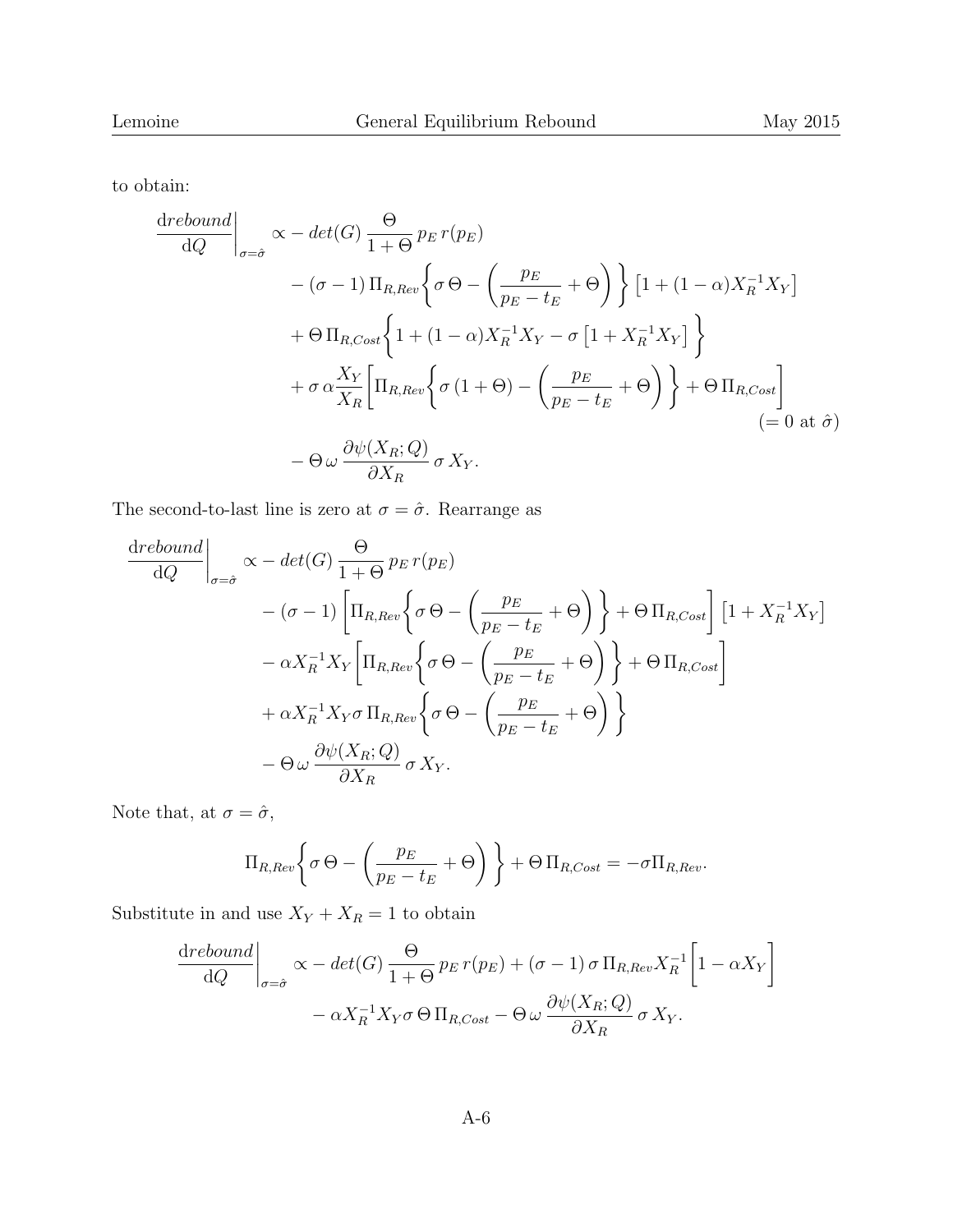Now substitute in the expression for  $-det(G)$  from equation (11), noting that the first line in equation (11) is zero when  $\sigma = \hat{\sigma}$ :

$$
\frac{\text{d}rebound}{\text{d}Q}\bigg|_{\sigma=\hat{\sigma}} \propto \frac{\Theta}{1+\Theta} \Pi_{R,Rev} \left[ \sigma(1+\Theta) \frac{X_Y}{X_R} + \left( \frac{p_E}{p_E - t_E} + \Theta \right) \right] \n- \frac{\Theta}{1+\Theta} \Theta \Pi_{R, Cost} + (\sigma - 1) \sigma \Pi_{R, Rev} X_R^{-1} \left[ 1 - \alpha X_Y \right] - \alpha X_R^{-1} X_Y \sigma \Theta \Pi_{R, Cost}.
$$

Substitute into the first line for  $p_E/[p_E - t_E] + \Theta$ , using equation (10) and the condition that  $dX_R/dA = 0$ :

$$
\frac{\text{d}rebound}{\text{d}Q}\bigg|_{\sigma=\hat{\sigma}} \propto [\sigma - 1 + \Theta] - \alpha X_Y \left[ (\sigma - 1) + \Theta \frac{\Pi_{R,Cost}}{\Pi_{R,Rev}} \right],
$$

where we have used  $X_Y + X_R = 1$  and factored  $\Pi_{R,Rev} \sigma/X_R$ . Note that  $\alpha X_Y < 1$  and  $\Pi_{R,Cost}$  $\frac{\Pi_{R,Cost}}{\Pi_{R,Rev}} < 1$ . Substitute in  $\hat{\sigma}$  for  $\sigma$ :

$$
\frac{\text{d}rebound}{\text{d}Q}\bigg|_{\sigma=\hat{\sigma}} \propto \left[\hat{\sigma} - 1 + \Theta\right] - \alpha X_Y \left[\hat{\sigma} - 1 + \Theta \frac{\Pi_{R,Cost}}{\Pi_{R,Rev}}\right].
$$

This is strictly positive if and only if

$$
\hat{\sigma} > \frac{1 - \Theta - \alpha X_Y \left(1 - \Theta \frac{\Pi_{R,Cost}}{\Pi_{R,Rev}}\right)}{1 - \alpha X_Y} \triangleq \tilde{\sigma}_Q.
$$

Because the cutoff  $\hat{\sigma}$  is unique for any given equilibrium, we have that  $\hat{\sigma}$  strictly decreases in Q if and only if  $\hat{\sigma} > \tilde{\sigma}_Q$ .

Note that

$$
\tilde{\sigma}_Q < \frac{1 - \Theta - \alpha X_Y \left(1 - \Theta\right)}{1 - \alpha X_Y} = 1 - \Theta.
$$

From equation (10),

$$
\hat{\sigma} \ge 1 - \frac{\Theta}{1 + \Theta} \frac{\Pi_{R, Cost}}{\Pi_{R, Rev}}
$$

if  $t_E \geq 0$ , and it is clear that

$$
1 - \frac{\Theta}{1 + \Theta} \frac{\Pi_{R, Cost}}{\Pi_{R, Rev}} > 1 - \Theta.
$$

Therefore,  $\hat{\sigma} > \tilde{\sigma}_Q$  if  $t_E \geq 0$ .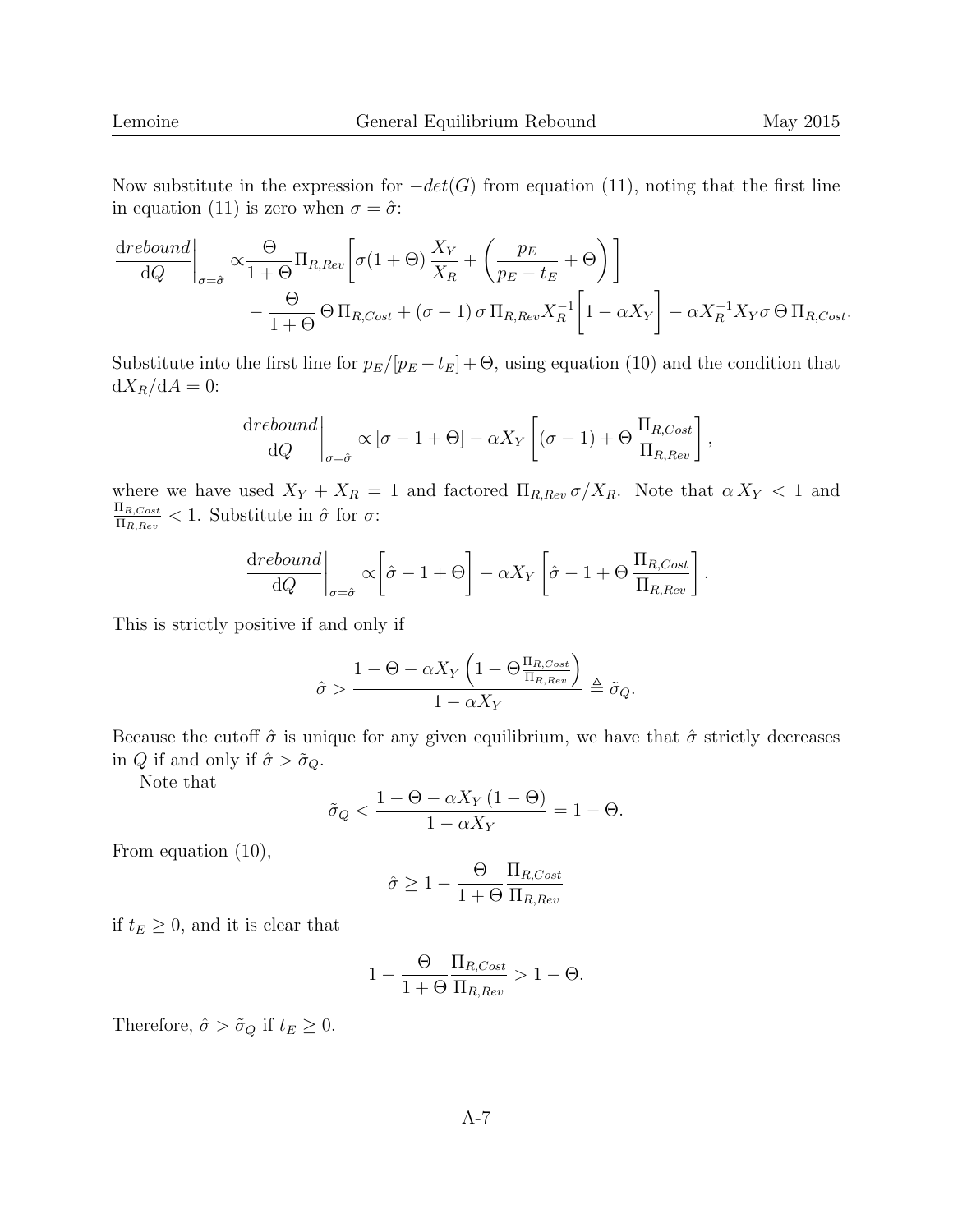Now consider how  $\hat{\sigma}$  changes in  $t_R$ . Adapting the previous derivation for Q, equation (18) becomes:

$$
\frac{\text{drebound}}{\text{d}t_R} \bigg|_{\sigma=\hat{\sigma}} \propto \frac{-\det(G)}{-\partial G_2/\partial t_R} \Theta \omega \n+ \left\{ \sigma \prod_{R, Rev} \left[ \frac{\partial \Theta}{\partial p_E} + \frac{1+\Theta}{p_E - t_E} \right] - \left[ \frac{1+\Theta}{p_E - t_E} \prod_{R, Rev} + \frac{\partial \Theta}{\partial p_E} \prod_R \right] \right\} \frac{\partial G_1}{\partial X_R} \n- \left\{ - \frac{\alpha}{X_R} \sigma (1+\Theta) \prod_{R, Rev} + \frac{\alpha}{X_R} \left( \frac{p_E}{p_E - t_E} + \Theta \right) \prod_{R, Rev} \right\} \frac{\partial G_1}{\partial p_E} \n- \Theta \omega \frac{\partial \psi(X_R; Q)}{\partial X_R} \frac{\partial G_1}{\partial p_E}.
$$

After we cancel  $\partial G_2/\partial t_R$  with the other terms on that line, we are left with the exact same expression as in the previous derivation. The results for  $\frac{d}{dt_R}$  are therefore the same as the results for drebound/dQ, where both are evaluated at  $\sigma = \hat{\sigma}$ .

Now consider the derivative of rebound with respect to A (i.e., set  $z = A$ ). At  $\sigma = \hat{\sigma}$ ,  $dX_R/dA = 0$ . The derivative is proportional to

$$
\frac{\mathrm{d}rebound}{\mathrm{d}A}\Big|_{\sigma=\hat{\sigma}} \propto \alpha A^{-1} \Pi_{R, Rev} \left[ \sigma (1 + \Theta) - \left( \frac{p_E}{p_E - t_E} + \Theta \right) \right] \n+ \sigma \Pi_{R, Rev} \left[ \frac{\partial \Theta}{\partial p_E} + \frac{1 + \Theta}{p_E - t_E} \right] \frac{\mathrm{d}p_E}{\mathrm{d}A} - \left[ \frac{1 + \Theta}{p_E - t_E} \Pi_{R, Rev} + \frac{\partial \Theta}{\partial p_E} \Pi_R \right] \frac{\mathrm{d}p_E}{\mathrm{d}A}.
$$

Using the Implicit Function Theorem and factoring  $-\alpha/[A p_E r(p_E) det(G)]$  yields:

$$
\frac{\text{drebound}}{\text{d}A}\bigg|_{\sigma=\hat{\sigma}} \propto -\det(G) p_E r(p_E) \Pi_{R, Rev} \left[ \sigma(1+\Theta) - \left( \frac{p_E}{p_E - t_E} + \Theta \right) \right] \n+ [1+\Theta] \left\{ -(\sigma-1) \left[ \Pi_{R, Rev} \left[ \sigma \Theta - \left( \frac{p_E}{p_E - t_E} - \Theta \right) \right] + \Theta \Pi_{R, Cost} \right] \right\} \n\left\{ X_Y \left[ -\alpha X_R^{-1} \Pi_{R, Rev} - \omega \frac{\partial \psi(X_R; Q)}{\partial X_R} \right] - \Pi_{R, Rev} \left[ 1 + (1-\alpha) X_R^{-1} X_Y \right] \right\}.
$$

At  $\sigma = \hat{\sigma}$ , we know that  $-\left(\frac{p_E}{p_E - \hat{\sigma}}\right)$  $\left(\frac{p_E}{p_E-t_E} + \Theta\right) = -\sigma(1+\Theta)\Pi_{R,Rev} - \Theta\Pi_{R, Cost}$ . Substitute into the second line to obtain:

$$
\frac{\text{d}rebound}{\text{d}A}\bigg|_{\sigma=\hat{\sigma}} \propto -\det(G) p_E r(p_E) \left[\sigma(1+\Theta) - \left(\frac{p_E}{p_E - t_E} + \Theta\right)\right] \frac{X_R}{X_Y} + [1+\Theta] (\sigma-1) \sigma\n\left\{-\alpha \Pi_{R, Rev} - \omega \frac{\partial \psi(X_R; Q)}{\partial X_R} X_R - \Pi_{R, Rev} \left[\frac{X_R}{X_Y} + (1-\alpha)\right]\right\},
$$